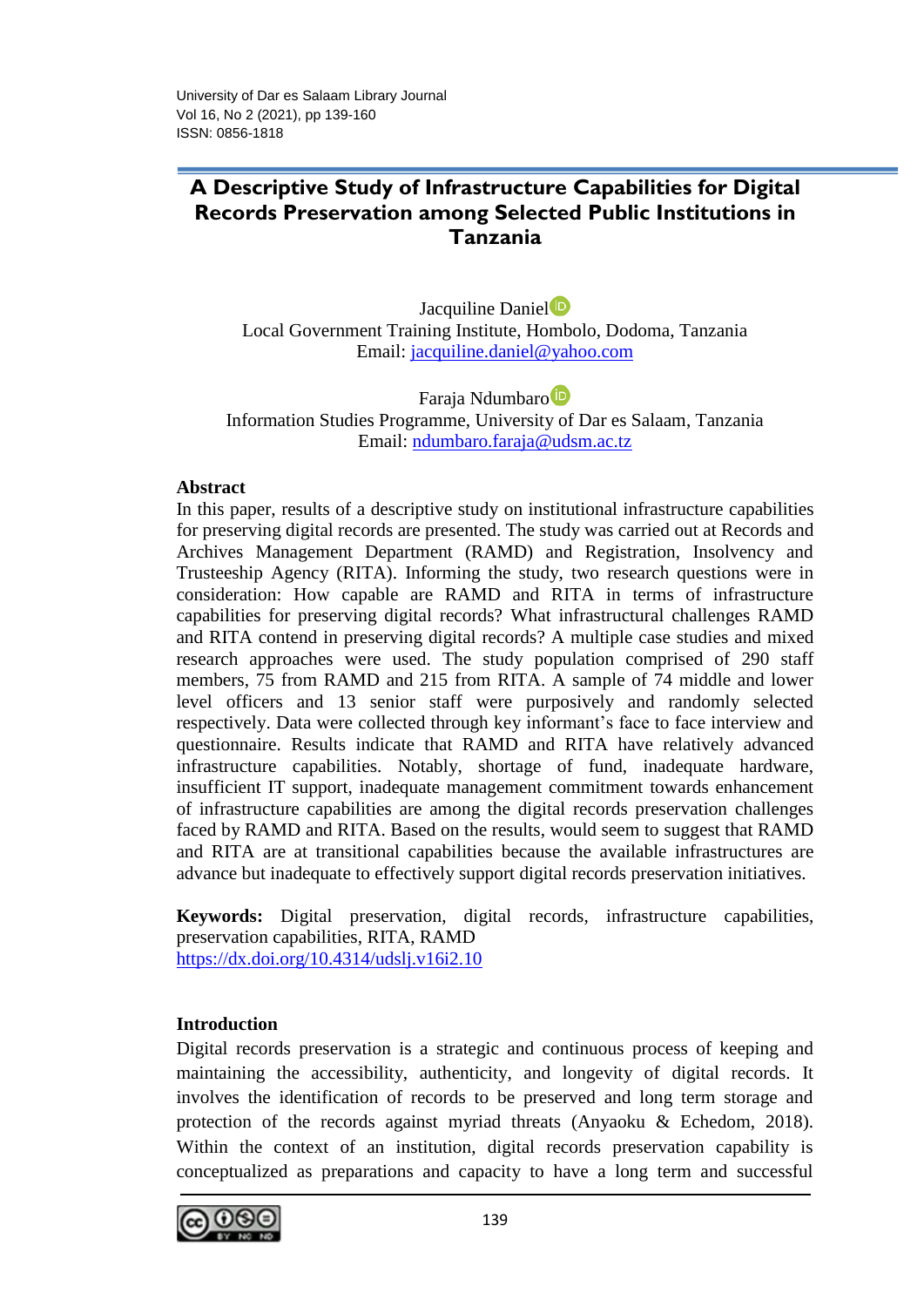programme that ensures digital records are preserved for continuous availability, accessibility, and usability (Katuu, 2019).

Organizations' capability to handle digital records determines the current and future availability of records. Institutional creation and use of digital records do not guarantee that the records will be well preserved to survive for a long period of time (Nkala, Ngulube & Mangena, 2012). Effective management of digital records depends on how well prepared and capable an institution is to ensure long term preservation. Digital record preservation capabilities may include transitional capabilities where an institution is at initial stage towards a digital records preservation programme (Dollar & Ashley, 2015). Optimum digital records preservation capability is the highest level where an institution has met all the requirements for digital records preservation (Dollar & Ashley, 2015).

One of the elements of digital preservation capabilities is infrastructure capabilities. Notably, digital records infrastructure preservation capabilities comprise of technical components that enable digital preservation (Dollar & Ashley 2015). The other component of digital records preservation infrastructure is digital preservation network capabilities which includes stakeholders in preservation, policies and practices Svärd (2017). Within the context of this study, the term infrastructure capability has been narrowly used to include capabilities in terms of hardware and software, financial capabilities, preservation strategies and preservation programme effectiveness.

Records and Archive Management Department (RAMD), previously known as Tanzania National Archive (TNA) is the government department responsible for the administration and management of public records and archives in their entire life cycle (Kamatula & Kemoni, 2018). The department also advises the government on matters related to management of archives and records, adherence to the best records and archives management practices, and preservation of national heritage (Kamatula & Kemoni, 2018). RITA is an executive agency established in 2006 under the Ministry of Justice and Constitutional Affairs. It aims at ensuring justice and enhancing national development through effective and efficient management of information on key events including insolvency and trusteeship services, (RITA, 2021). To achieve its mission, RITA needs to adhere to best records and archives management practices. Both RAMD and RITA have embraced Information and Communication Technologies (ICTs) into their service provisions. This is part of institutional implementation of e-governance.

Effective digital records preservation largely depends on how the available infrastructures are capable of enhancing availability and accessibility of authentic, reliable and accurate digital records. Hence, an institution must determine its capabilities in terms of hardware, software, network and preservation strategies for effective digital records preservation. Therefore, this has generated the researchers'

A descriptive Study of Infrastructure Capabilities for Digital Records Preservation among Selected Public Institutions in Tanzania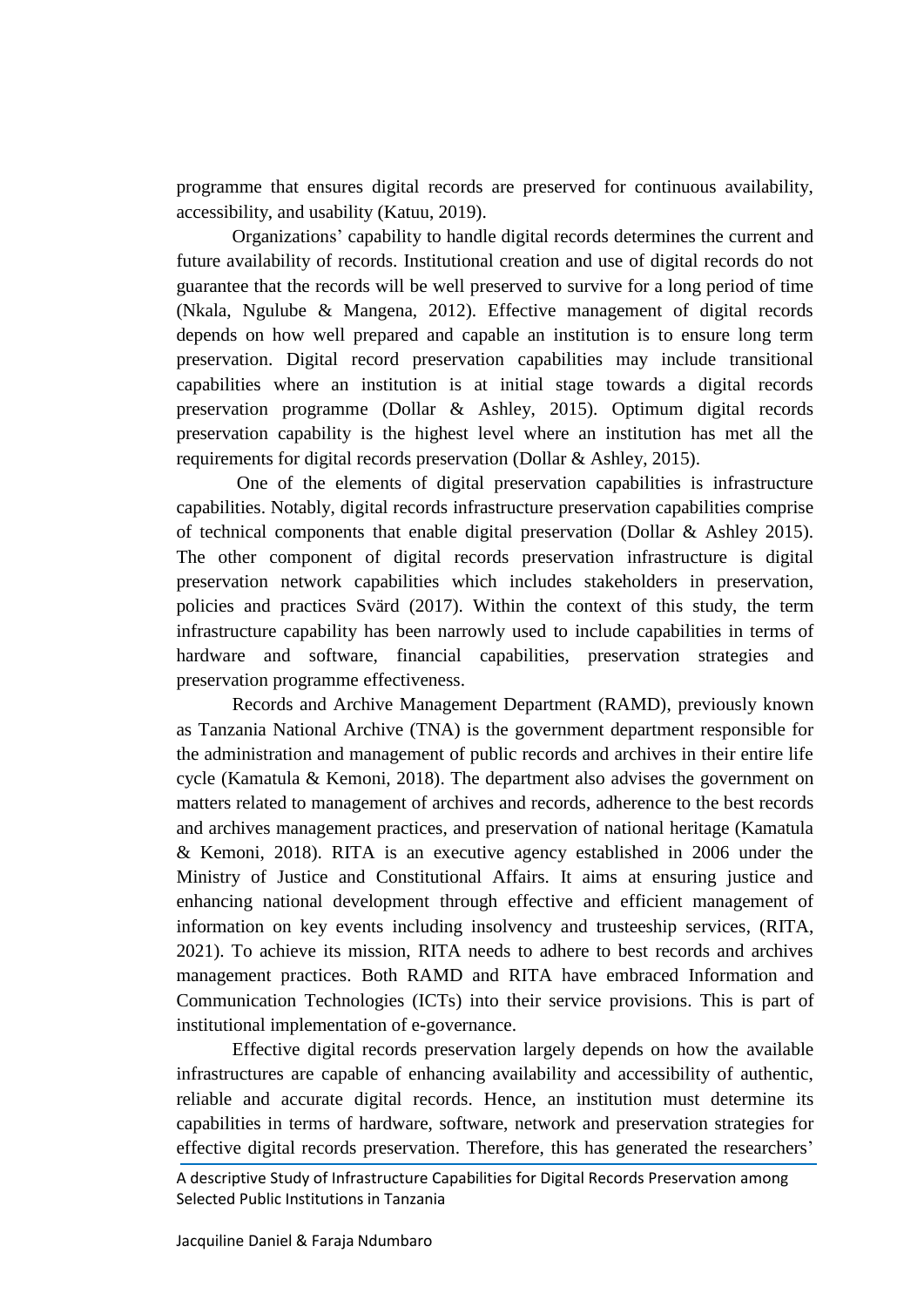interest to assess institutional infrastructure capabilities for digital records preservation in public institutions to determine their capability levels. Likewise, there is little empirical evidence on digital preservation capabilities of public institutions in Tanzania, RAMD and RITA in particular. There is paucity of empirical studies on digital records preservation infrastructure capabilities (Wato, 2006; Kamatula & Kemoni, 2018; Asongwa, 2012). Therefore, the need for assessing digital records preservation infrastructure capabilities of public institutions to identify levels of infrastructure capabilities and associated challenges was imperative. Consequently, the purpose of this study was to assess digital records preservation infrastructure capabilities at RAMD and RITA, with focus on financial, hardware, software capabilities and preservation strategies. The study was guided by two research questions: How capable are RAMD and RITA in terms of infrastructure capabilities for preserving digital records? And What infrastructural challenges RAMD and RITA contend in preserving digital records?

# **Related literature**

# *Digital Preservation Infrastructure Capabilities*

Digital preservation capabilities include various attributes that an institution needs to have in order to ensure long term preservation of digital records. To achieve optimum capabilities, institutions must have robust infrastructures to enhance optimum digital records preservation. Institutions' infrastructure capabilities are measured by looking at various factors including financial resource capabilities, presence and use of preservation programme, effectiveness of preservation strategies, technologies in use, and level of collaboration among different stakeholders (Dollar & Ashley 2015). Digital records preservation infrastructure capability is determined by organization's capacity to deploy preservation technologies and having digital repositories that are capable of maintaining digital records preservation software and ensuring sustainable and continuous availability and usability of digital records (Ross & Hedstrom 2005).

Technology used in the creation, capture, and use of digital records has been considered as one of the parameters for determining how robust is digital records preservation infrastructure (Ross & Hedstrom, 2005; Dollar & Ashley 2015). Preservation infrastructure capability is also determined by the presence of a digital repository designed as a digital records centre able to receive, accept, share and transfer digital records with archival value from different units (Decman & Vintar, 2013, Mannheimer & Cote, 2016). The use of modern technologies that comply with International standards such as ISO 20652, ISO 14721, and ISO 18492 is essential in reaching optimal preservation capabilities (Decman & Vintar, 2013).

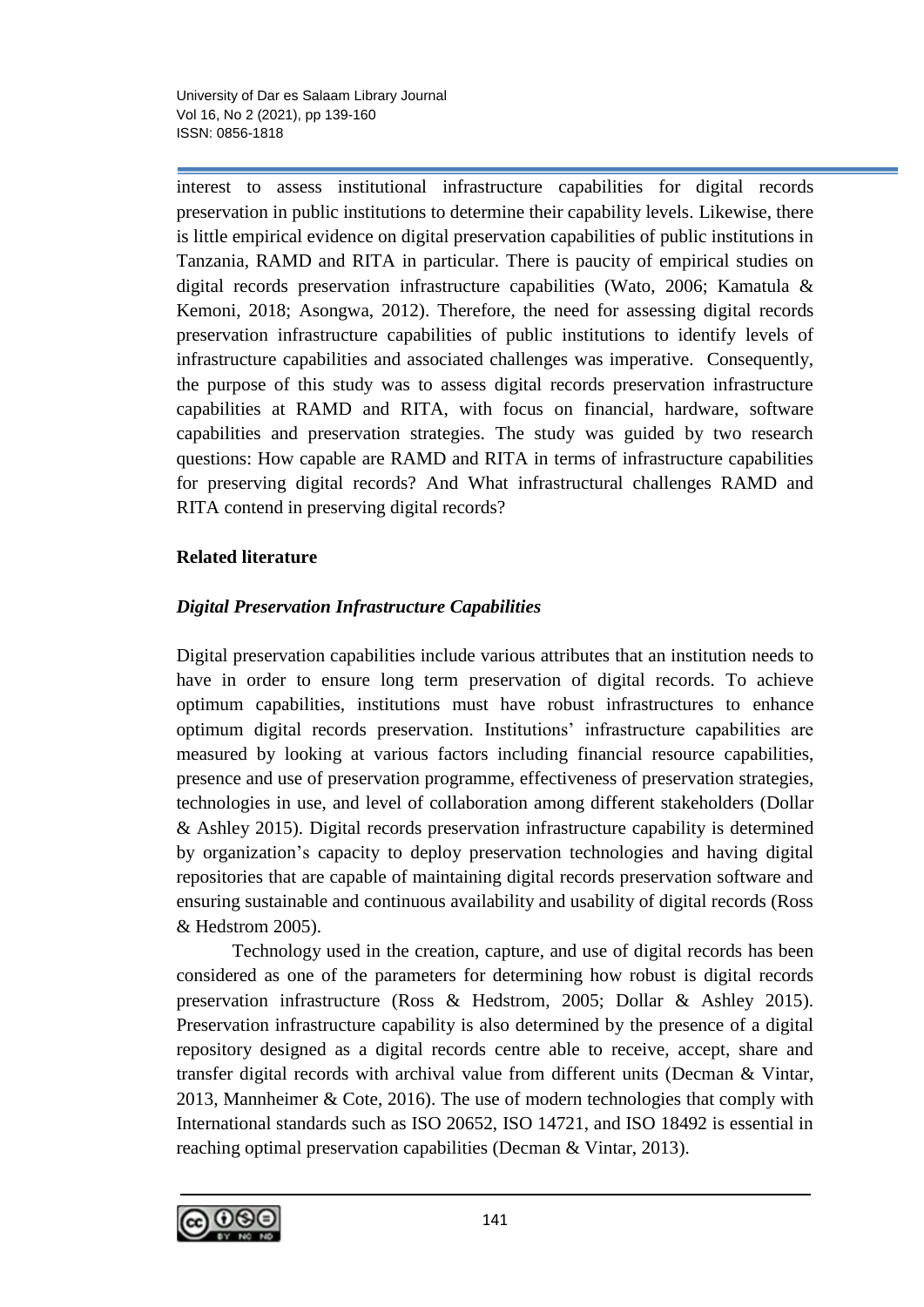It is worth to note that digital record preservation capabilities have to be maintained from time to time. This is underscored by (Purcell, 2019) who calls for the need to review, evaluate and revaluate preservation technologies on regular basis. Similarly, adherence to technical standards such as Preservation Metadata Implementation Strategies (PREMIS) and Metadata Encoding and Transmission Standard (METS) are preeminent factors for an institution to attain optimal preservation capabilities (Digital Preservation Coalition, 2015).

There is considerable amount of literature on digital records preservation (Groenwald & Breytenbach 2011, Dressler, 2016; Svärd, 2017; Adu & Ngulube, 2017). While much has been written on preservation of digital and electronic records (Komba, Nawe & Manda, 2017; Magama, 2018; Matlala, 2019), there is little research attention on digital records preservation infrastructure capabilities. Masenya and Ngulube (2019) noted that digital records preservation requires adequate infrastructure including accurate strategies, technologies and other resources useful for ensuring long term survival of the digital records. Houghton (2016) noted that digital records preservation is affected by technological dynamics and infrastructure vulnerability hence it involves preservation of past and future technology.

## *Digital Records Infrastructure Preservation Challenges*

For an institution to reach optimum preservation capabilities must overcome number of challenges. Evidence form the literature suggest that digital records preservation is an expensive undertaking and most institutions, particularly in Africa do not have enough funds to invest in (Yadav, 2016). Houghton (2016) also noted that digital records preservation is costful as it requires enough fund to enhance proper digitization and continuous maintenance of the infrastructure. Oehlerts and Liu (2013) noted that digital records preservation is challenged by financial limited resources.

Apart from that, available infrastructures are inadequate and frustrating as evidenced by the unstable power supply which constantly causes equipment failure and damage (Yadav, 2016). Similarly, Masenya and Ngulube (2019) pointed that digital preservation is challenged by inadequate resources and technological infrastructure. Consequently, it is impossible to have technological environment that is suitable and favourable for digital records preservation activities (Yadav, 2016).

Anyaoku and Echedom (2018) pointed out some digital records preservation infrastructure challenges including technological changes, media instability, shortage of funds, incompetence in managing digital repositories and little control over digital records. The same was noted by Houghton (2016) that digital records preservation infrastructures become obsolesce. As the technologies change over time affect the digital information because some new versions of software do not support digital

A descriptive Study of Infrastructure Capabilities for Digital Records Preservation among Selected Public Institutions in Tanzania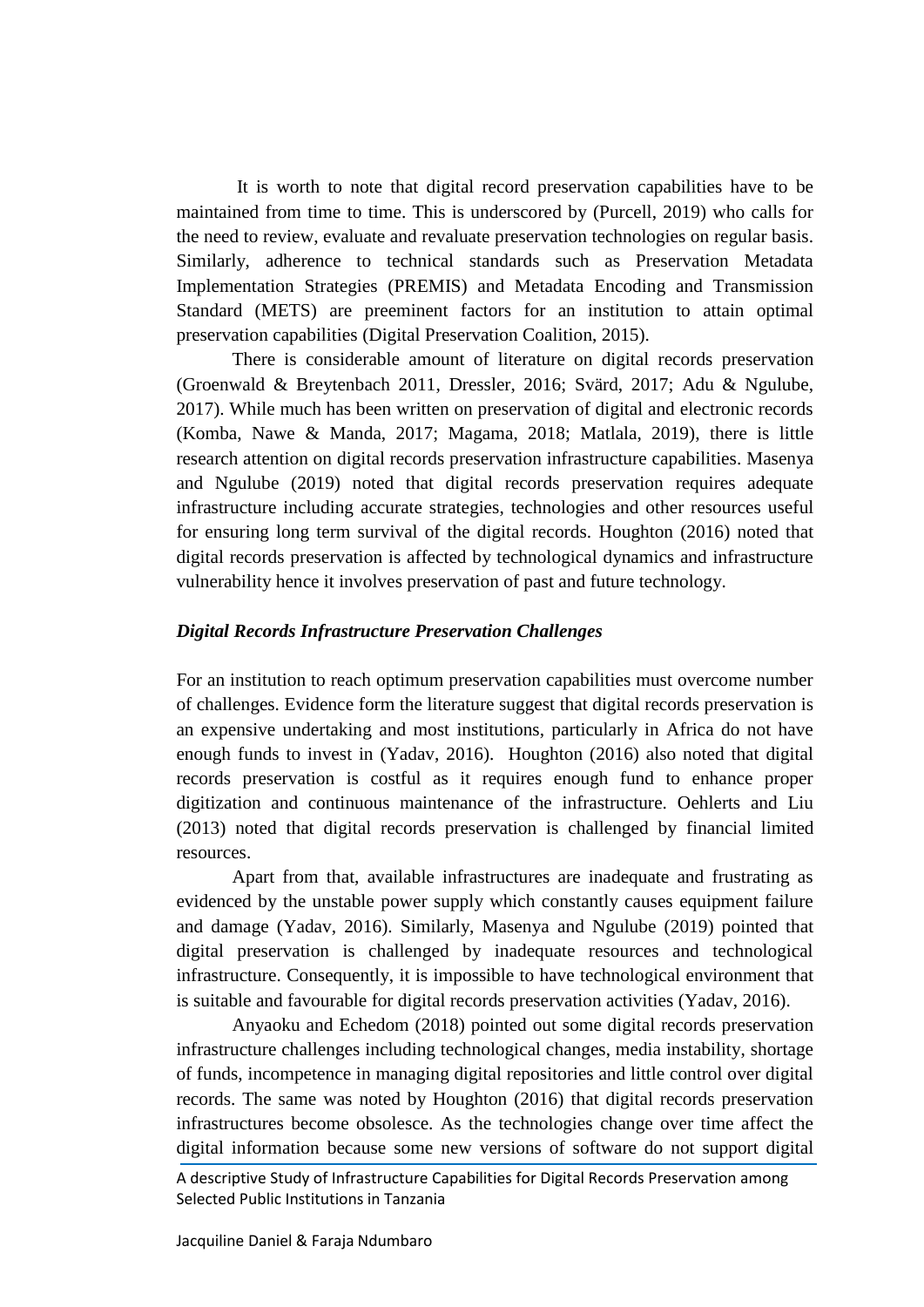records that were created in other versions. Consequently, accessibility become challenging due to hardware and software incompatibilities.

Savard (2017) found that many archival institutions have no digital repositories to support capturing, management and preservation of digital records. On the same note, Mapulanga (2013) noted that viruses attack on various databases as one of the challenges for digital records preservation. The viruses potentially affect both the software, hardware and digital information (Mapulanga, 2013). Institutions also face challenges on how to enhance access to digital records while ensuring digital records and infrastructures remained secured (Houghton 2016). In some cases, studies have reported that lack of comprehensive preservation strategies as the setback in preservation initiatives (Houghton 2016). There is no single preservation strategy that fits all type of records because the preservation strategies depend on availability of resources, organization requirements and the nature of records, (Houghton 2016). Each strategy depends on organization requirement, types of records and available resources (Houghton 2016).

# *Theoretical Framework*

This study was guided by the Digital Preservation Stool Model. This model was developed by Anne Kenney and Nancy McGovern for presentation at the digital preservation workshop conducted by Cornell University in 2003.



# **Figure 1: Digital preservation stool model Source: Cornell University (2003)**

According to this model, digital records preservation depends on three components, namely, technology, institution, and resources. Each component (leg) of the stool must be maintained to avoid the collapse of a digital preservation programme (McGovern, 2007; Manson, 2017). In the three-legged stool model for digital preservation, an institutional infrastructure's leg includes policies, procedures, staffing and objectives (Cornell University 2003). The technology leg, on the other hand, includes software, hardware and other tools for digital preservation while the

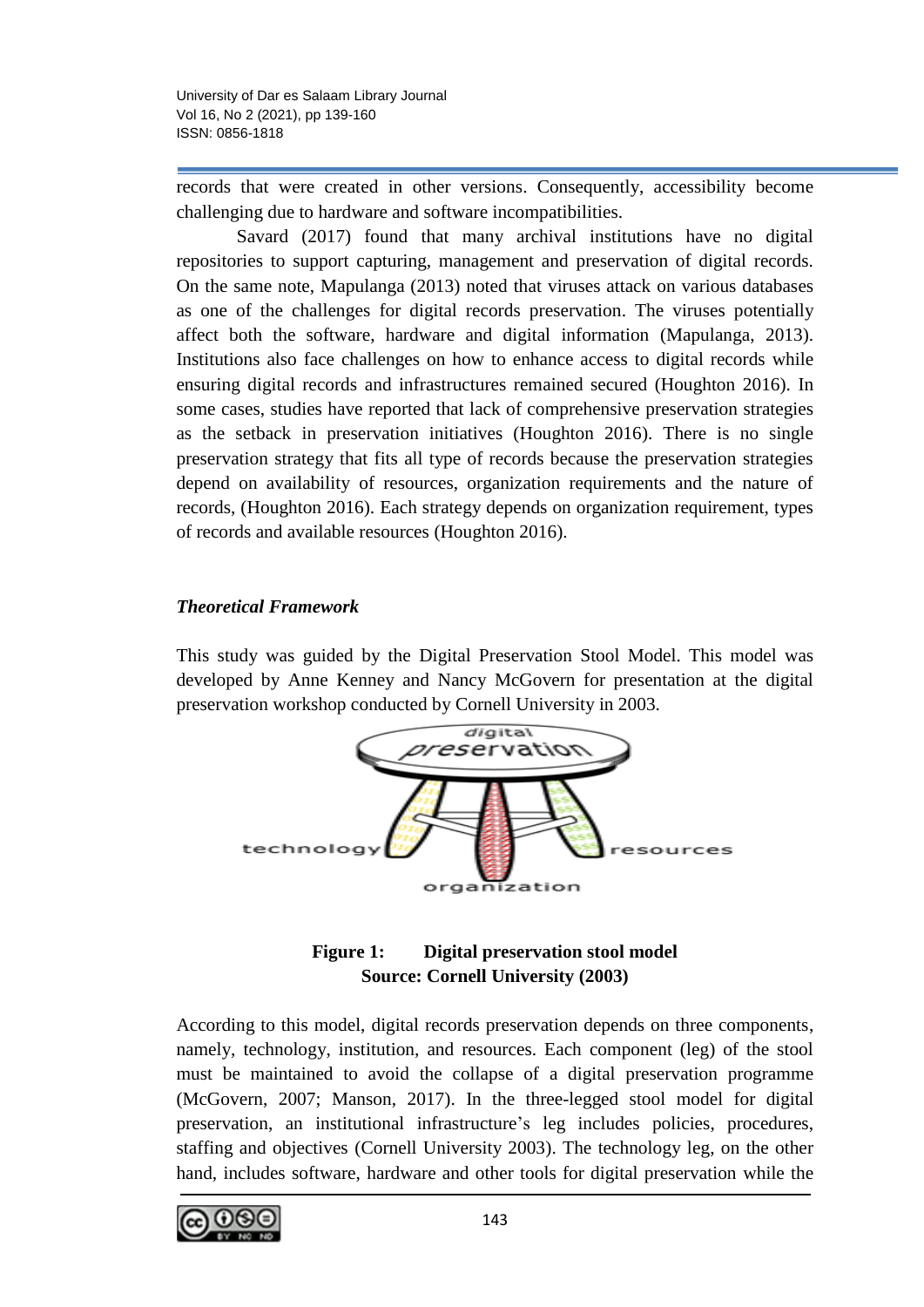resource leg includes initial and continuous availability of financial resources. This model is useful for any institution intending to establishing a digital records preservation programme and assess its digital records preservation capabilities. In the context of this study, the model has been used in assessing digital records preservation infrastructure capabilities. Particularly, the model provides a framework for assessing how institutional infrastructures support digital records preservation. Also, the model has been also used to guide assessment of challenges facing RAMD and RITA with regards to digital records preservation.

## **Methods and Procedures**

This study was based on a multiple case studies with a mix qualitative and quantitative approaches. The study was conducted at RAMD and RITA. These institutions are based in Dar es Salaam, Tanzania. RAMD has been given a legal mandate of ensuring long term preservation of all public records hence appraising its capabilities is essential. RITA was selected because of its mission is to ensure justice through effective management of information for national development. Population of this study included 290 staff; 75 from RAMD and 215 from RITA. These included senior officers, middle level staff and lower level staff. A total of 74 middle and lower level officers were selected using simple random sampling method. Purposive sampling method was used to select 13 senior managers. In total 87 respondents were involved in the study.

Self-administered questionnaire was administered to 74 middle and lower level staff. Quantitative data collected from questionnaires were analysed quantitatively using SPSS. Different levels of analysis were employed such as conceptual, relational and descriptive statistical methods. Face to face interview was conducted to 13 key informants from RAMD and RITA. Interview records were transcribed, coded and analysed thematically. Themes emerged from the interviews, were orgarnised into related clusters. Quantitative results are presented using tables, figures while qualitative results are presented in narrative form supported by interview extracts. Qualitative results are presented in form on interview extracts. The researchers adhered to ethical requirements by ensuring honesty, integrity, and confidentiality where there was no disclosure of individual information and identities at all stages of data collection, analysis, interpretations and findings reporting. The researchers also avoided asking questions that could lead to any physical or psychological harm. The researchers also sought an informed consent from respondents and got permission to collect data hence latter of approval was obtained from RITA and RAMD.

A descriptive Study of Infrastructure Capabilities for Digital Records Preservation among Selected Public Institutions in Tanzania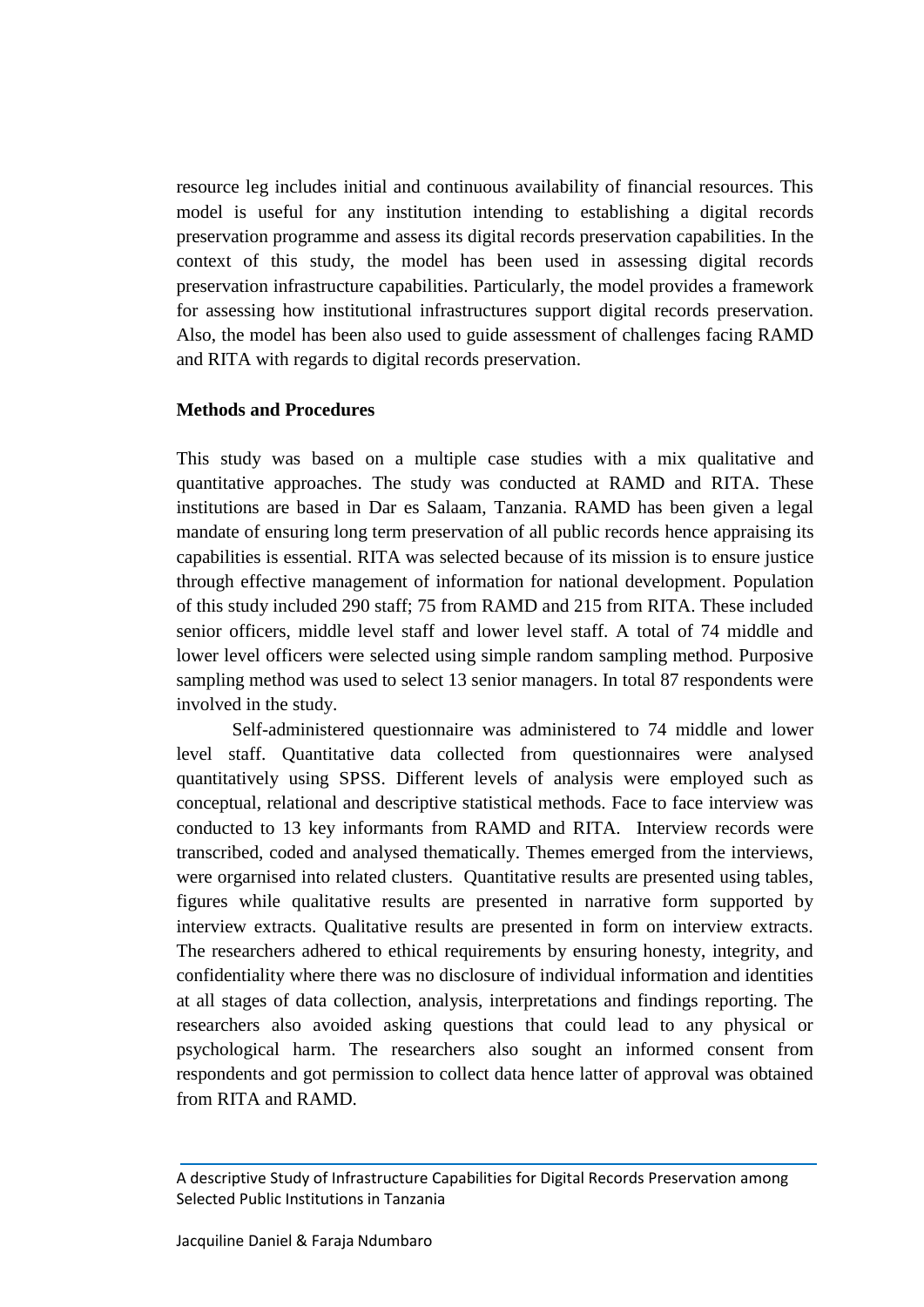# **Results**

This section provides the findings on RAMD and RITA architecture capabilities in supporting digital records preservation.

# *Demographic Characteristics of Respondents*

Respondents were asked about their demographic characteristics. The findings revealed that majority of respondents were aged between 31 to 45 years. In terms of education and working experiences it was revealed that majority of respondents have at least bachelor degrees with over six years of working experience.

|                                  | Table 1. Demographic miormation |                |
|----------------------------------|---------------------------------|----------------|
| <b>Institutional affiliation</b> | <b>Frequency</b>                | Percentage     |
| <b>RAMD</b>                      | 15                              | 20.3           |
| <b>RITA</b>                      | 59                              | 79.7           |
| <b>Sex</b>                       | <b>Frequency</b>                | Percentage     |
| Male                             | 32                              | 43             |
| Female                           | 42                              | 57             |
| <b>Education qualification</b>   | <b>Frequency</b>                | Percentage     |
| Diploma                          | 8                               | 10.8           |
| Bachelor degree                  | 47                              | 63.5           |
| <b>Masters</b>                   | 19                              | 25.7           |
| <b>Respondents age</b>           | <b>Frequency</b>                | Percentage     |
| Below 30 years                   | 12                              | 16.2           |
| 31 to 35 years                   | 24                              | 32.4           |
| 36 to 40 years                   | 22                              | 29.7           |
| 41 to 45 years                   | 14                              | 18.9           |
| 46 to 50 years                   | $\overline{2}$                  | 2.7            |
| <b>Working experience</b>        | <b>Frequency</b>                | Percentage     |
| Less than 2 years                | 8                               | 10.8           |
| 2 to 5 years                     | 15                              | 20.3           |
| 6 to 10 years                    | 31                              | 41.9           |
| More than 10 years               | 20                              | 27             |
| Occupation                       | <b>Frequency</b>                | <b>Percent</b> |
| Human resource officer           | 6                               | 8.1            |
| Records officer                  | 18                              | 24.3           |
| Librarian                        | 3                               | 4.1            |
| Accountant                       | 3                               | 4.1            |
| <b>Registration officer</b>      | 15                              | 20.3           |
| ICT officer                      | 9                               | 12.2           |
| Auditor                          | 3                               | 4.1            |
| Legal officer                    | 11                              | 14.9           |
|                                  |                                 |                |

**Table 1. Demographic Information**

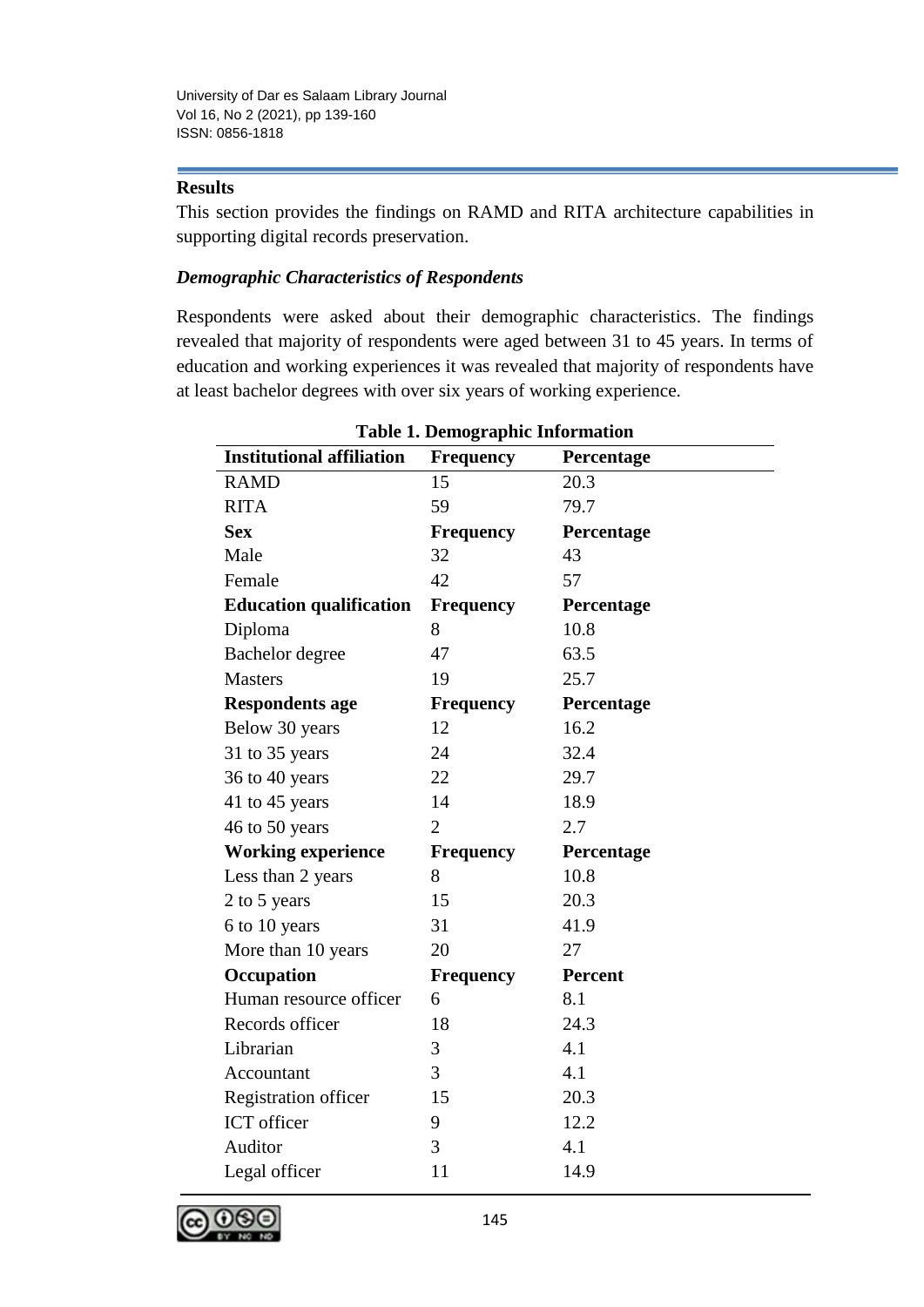| Planning officer    |  |  |
|---------------------|--|--|
| Procurement officer |  |  |

## **Source: Field data, 2020**

#### **Digital Records Preservation Infrastructural Capabilities**

The following aspects of digital preservation infrastructure capabilities were assessed: financial capabilities, availability digital records preservation program and strategies/approaches, technology capabilities, collaboration and digital records preservation challenges. The results are presented here under.

## *Digital Records Preservation Financial Resources*

Having a budget specifically for digital records preservation matters is an indication for robust institutional preservation capabilities. Most respondents indicated that there was no special budget allocated for digital records preservation while few indicated that the budget existed but was not adequate.

|                  | <b>Table 2. Financial Capabilities</b>                      |                   |
|------------------|-------------------------------------------------------------|-------------------|
|                  | <b>Special Budget for Digital Records Preservation n=74</b> |                   |
| <b>Response</b>  | <b>Frequency</b>                                            | <b>Percentage</b> |
| Allocated        | 21                                                          | 29                |
| Not allocated    | 38                                                          | 51                |
| I do not know    | 15                                                          | 20                |
|                  | <b>Adequacy of Digital Preservation Budget n=21</b>         |                   |
| <b>Responses</b> | <b>Frequency</b>                                            | <b>Percentage</b> |
| Very adequate    |                                                             | 4.7               |
| Adequate         | 5                                                           | 23.8              |
| Not adequate     | 15                                                          | 71.4              |

**Source:** Field data, 2020

The fact that others indicated the availability of such budgets while others said the budgets did not exist indicates the level of staff awareness on the matter or even their involvement in budget planning as well as digital records preservation. Consistent with these observations, it was also confirmed by key informants that the institutions do not have dedicated budget for digital records preservation.

*We don't have a special budget for digital records preservation and some preservation plans have been left pending due to shortage of funds.* (RITA 5)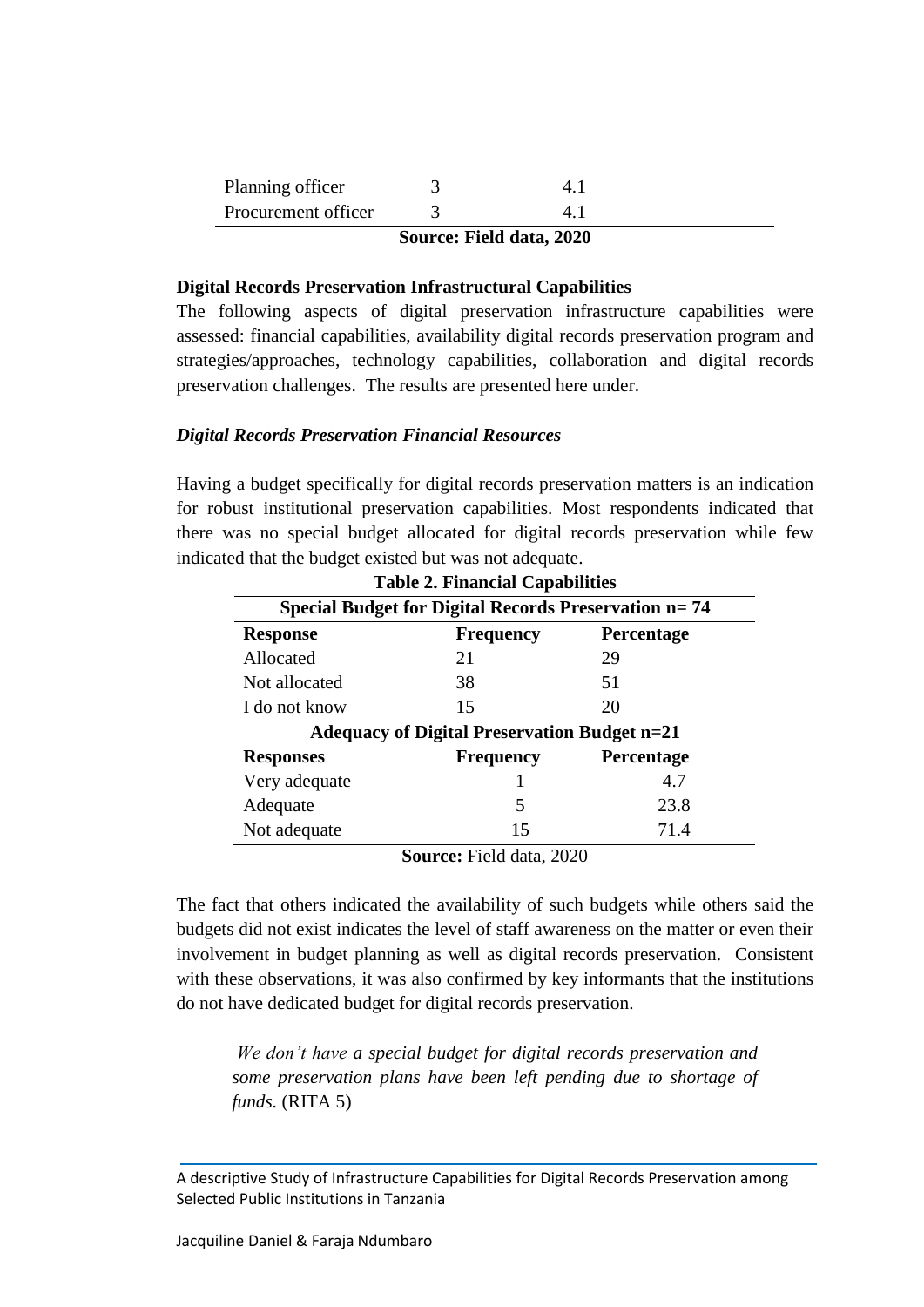With regards to adequacy of the budget for preservation, it was reported in one of the interview that the budget does not meet all preservation needs:

*We don't have other sources of funds. That is why we only depend on general government budget which is not enough to meet preservation requirement. As a result, our long-term plans are affected* (RAMD 4)

# *Digital Records Preservation Strategies*

The respondents were asked to indicate if their organizations had established a digital records preservation programme and the approach that they would consider when developing or redesigning their digital records preservation programme. From the results, majority indicated that the programme is not established. Furthermore, 18(24.3%) respondents mentioned in-house digital preservation approach while 54(73%) opted for partnership with other institutions, and 2(3%) opted for outsourcing from other institutions.

| Table 3: Digital Records Preservation Strategies                        |                          |            |  |
|-------------------------------------------------------------------------|--------------------------|------------|--|
| Establishment of digital records preservation programme n=74            |                          |            |  |
| <b>Response</b>                                                         | frequency                | percentage |  |
| programme established                                                   | 19                       | 26         |  |
| not established                                                         | 44                       | 59         |  |
| I do not know                                                           | 11                       | 15         |  |
| Approach for developing digital records preservation programme $(n=74)$ |                          |            |  |
| <b>Response</b>                                                         | <b>Frequency</b>         | Percentage |  |
| In house approach                                                       | 18                       | 24.3       |  |
| Partnership with other organizations                                    | 54                       | 73         |  |
| Outsourcing from other organizations                                    | $\overline{2}$           | 3          |  |
|                                                                         | Source: Field data, 2020 |            |  |

# **Table 3: Digital Records Preservation Strategies**

Through interviews, it has been further noted that there are no plans in place of establishing digital records preservation programmes in the near future. The findings have further revealed that most respondents prefer partnering with other institutions in preservation of their digital records through sharing of infrastructure, skills and expertise. Strong preference of this approach was confirmed through findings from interviews.

*Through partnership, we are able to share infrastructure like servers and storage centre with the government data centre* (RITA 6)

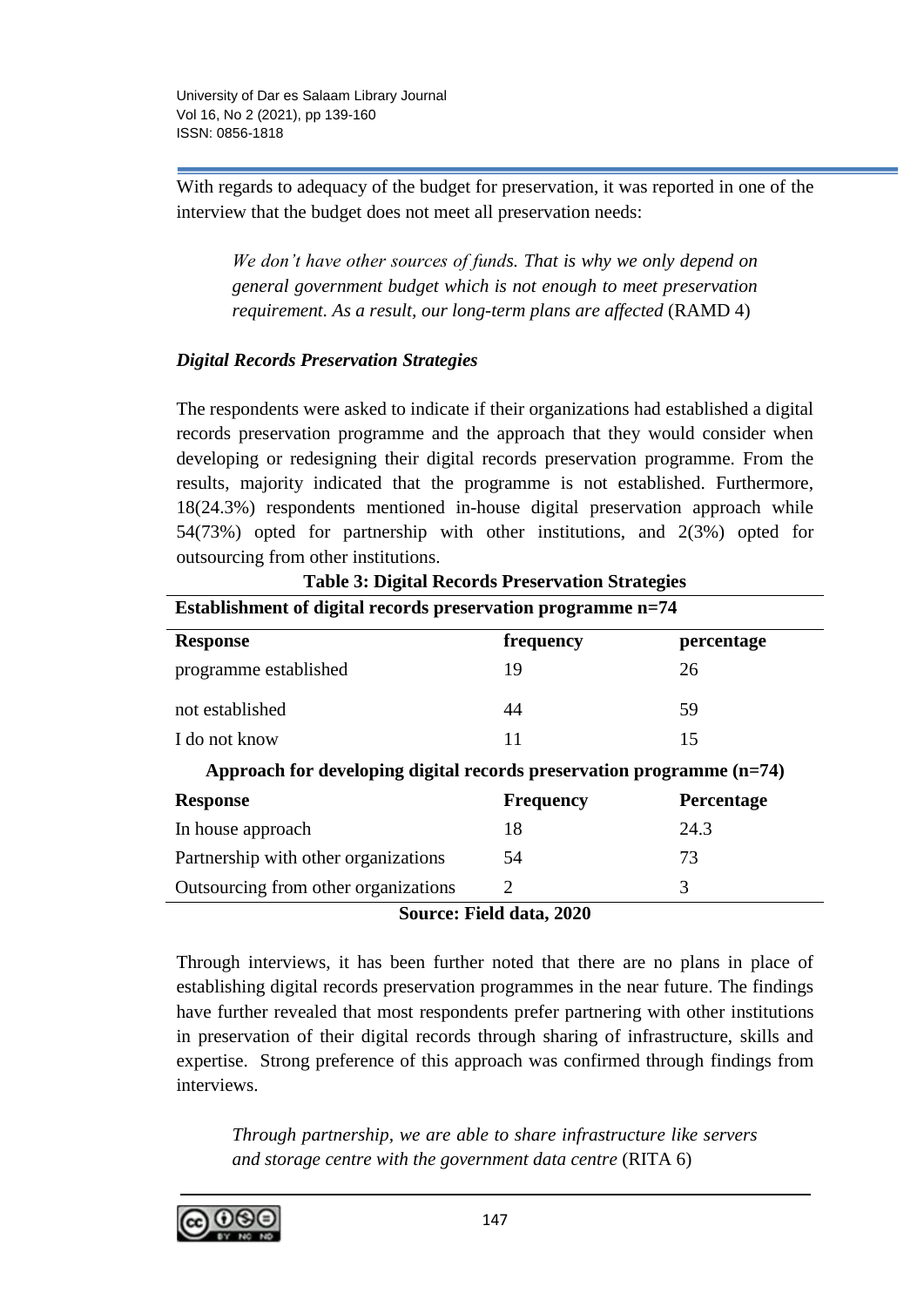Another respondent had this to say:

*We preserve records that are created by different public offices; we have the mandate to oversee records management practices in all government offices so we have to partner with them in preserving digital records* (RAMD 5).

## *Technology Capabilities*

The results on technology preservation capabilities comprise of digital records preservation system capabilities, hardware and software capabilities.

#### *Digital Records Preservation System Capabilities*

Presence on digital records preservation system is an indicator of institutional capabilities on preservation. As indicated in table 4, trusted digital repository system is the system in use at RAMD, while the civil registration system is used at RITA Table 4 summarises these findings.

| Twore it Type of bybeen ubed for digital records preservation $(1 - t)$ |                  |                |                  |                |  |  |
|-------------------------------------------------------------------------|------------------|----------------|------------------|----------------|--|--|
| <b>System</b>                                                           | <b>RAMD</b>      |                | <b>RITA</b>      |                |  |  |
|                                                                         | <b>Frequency</b> | <b>Percent</b> | <b>Frequency</b> | <b>Percent</b> |  |  |
| Trusted<br>digital<br>repository                                        | 10               | 66.6           |                  |                |  |  |
| system                                                                  |                  |                |                  |                |  |  |
| Content management system                                               |                  | 6.6            | 2                | 3.3            |  |  |
| Star topology network                                                   | 0                | $\theta$       |                  | 1.6            |  |  |
| Civil registration system                                               | 0                |                | 46               | 77.9           |  |  |
| I do not know                                                           | 4                | 26.6           | 10               | 16             |  |  |
| $\mathbb{C}_{\text{oumon}}$ Eald data $2020$                            |                  |                |                  |                |  |  |

# **Table 4: Type of system used for digital records preservation (n=74)**

**Source:** Field data, 2020

Globally, various systems are used to preserve digital records. However, through interviews, it was learned that only two systems were in use. For instance, the following statements were made by interviewees:

*We have our own system for digital records preservation which is called trusted digital repository system* (RAMD3)

*We have our system known as civil registration system which is used to preserve birth and death records* (RITA 8).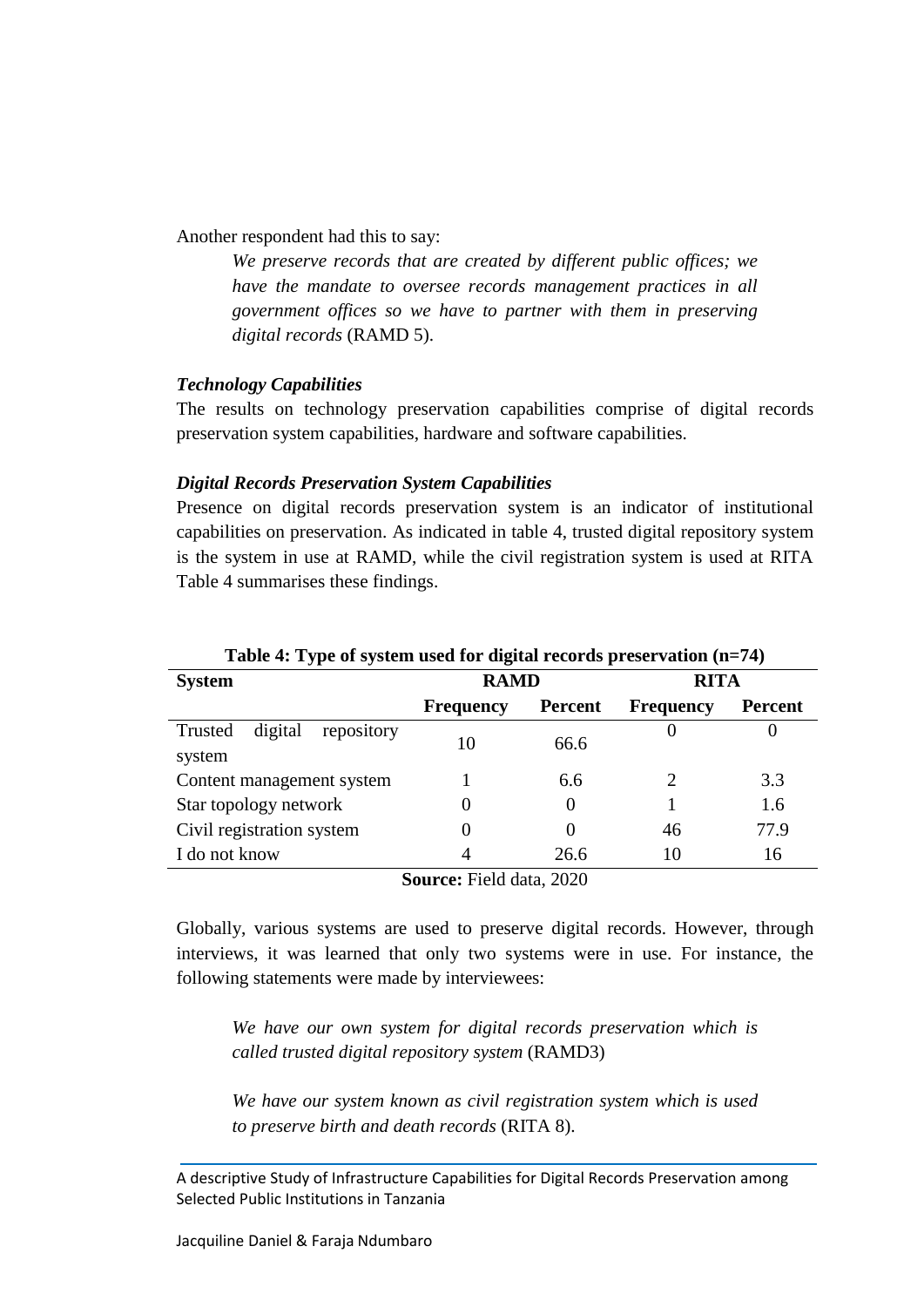Respondents were asked if the digital records preservation systems used at their workplaces had active servers for backups, the specific time of upgrading the systems, system compliance with standards and its security level in protecting digital records. The results obtained indicate that majority (58, 78%) agreed that the systems have the said servers. In contrast, 16(22%) respondents did not know if these servers were available on the systems in use.

| Availability of active servers for backups $(n=74)$          |                  |                   |
|--------------------------------------------------------------|------------------|-------------------|
| <b>Response</b>                                              | <b>Frequency</b> | <b>Percentage</b> |
| Servers with backups are available                           | 58               | 78                |
| I do not know                                                | 16               | 22                |
| System upgrading $(n=60)$                                    |                  |                   |
| <b>Response</b>                                              | <b>Frequency</b> | <b>Percentage</b> |
| Every year                                                   | 7                | 11.6              |
| After two years                                              | 4                | 6.6               |
| After three years                                            | 3                | 5                 |
| Whenever there is new updates                                | 46               | 76.6              |
| System compliance $(n=60)$                                   |                  |                   |
| <b>Response</b>                                              | <b>Frequency</b> | Percentage        |
| System compliance                                            | 6                | 10                |
| I do not know                                                | 54               | 90                |
| System security level in protecting digital records $(n=60)$ |                  |                   |
| <b>Response</b>                                              | <b>Frequency</b> | <b>Percentage</b> |
| <b>Highest security</b>                                      | 35               | 47.3              |
| High security                                                | 25               | 33.8              |

|  | <b>Table 5: Digital Records Preservation System Capabilities</b> |  |
|--|------------------------------------------------------------------|--|
|  |                                                                  |  |

**Source: Field data, 2020**

Also 7(11.6%) respondents indicated that upgrading is done every year, 4(6.61%) said it is done after every two years, 3(5%) said after every three years, and 46(76.6%) said upgrading was done whenever there were new changes. On compliance issue 54(73%) respondents said the systems comply with preservation requirements and standards while 20(27%) did not know if the systems comply or do not comply with the requirements and standards. Furthermore, 35(47.3%) respondents indicated that the systems have highest level of security while 25(33.8%) indicated high level of security.

Similarly, interviews show that both RAMD and RITA have active servers with backups which guarantee survival of their records. It was further noted that there is no formal schedule for upgrading the systems. Evidently, the systems appear to be upgraded when there are changes and updates of which it is the responsibility of IT specialists to learn about any changes and updates available and take actions.

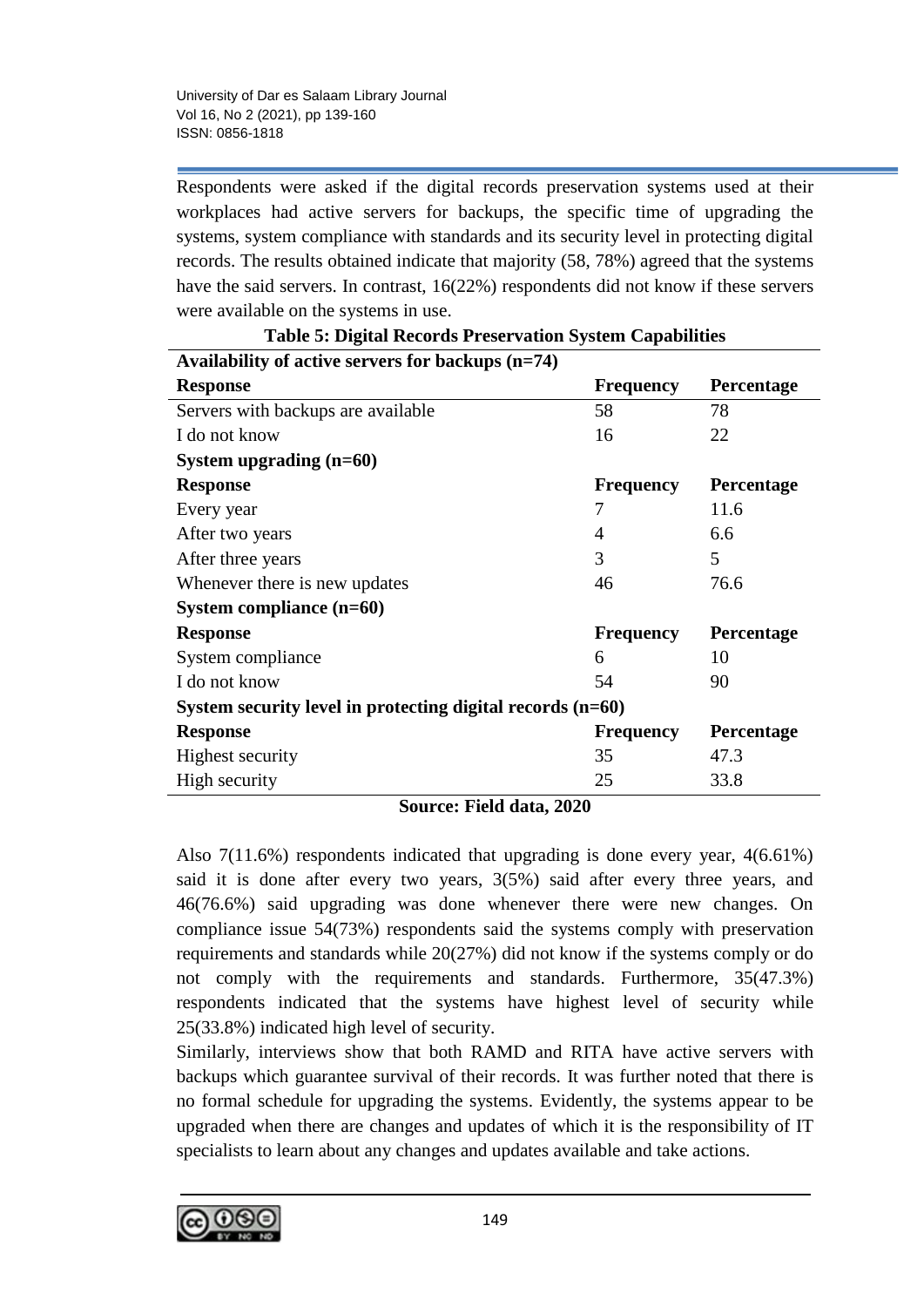*Our institution has primary and secondary servers located in different places as backups in case disasters strike. We have servers in Dodoma and in Dar es Salaam* (RAMD 1)

*We have one server here and others that are located in different areas but we also use servers from government data centre to back up our records"* (RITA 6)

Results further indicated that the systems have met the required standards including high level of security. It was revealed during interviews that the systems have active metadata, various security levels, strong passwords, and monthly password change requirements. It was also noted that the systems have been encrypted to safeguard records. There is also use of firewalls and other security measures to protect digital records. The following interview extracts illustrate more:

*Our system is updated when there are new updates, no specific time for upgrading* (RITA 2)

*IT staff upgrades the system when there are updates or any changes*  (RAMD 4)

*This system was designed and developed by experts from inside and outside the country with the support of government, World Bank and other stakeholders in adherence to international and national standards* (RAMD 5)

*Regarding security, we are very sure the records are safe. We have implemented all the required measures like passwords, access classification and establishment of firewalls to secure digital records* (RITA 7)

## *Hardware/Equipment Capabilities*

The study also focuses on capabilities in terms of digital records preservation hardware sufficiency, conditions and replacement rate. These findings are summarized in Table 6:

| rabic $\theta$ , riaruware capabilities $(\mu - \tau)$ |                  |                |  |
|--------------------------------------------------------|------------------|----------------|--|
| <b>Hardware</b>                                        | <b>Frequency</b> | <b>Percent</b> |  |
| Sufficient                                             |                  | 33.8           |  |

**Table 6: Hardware capabilities (n=74)**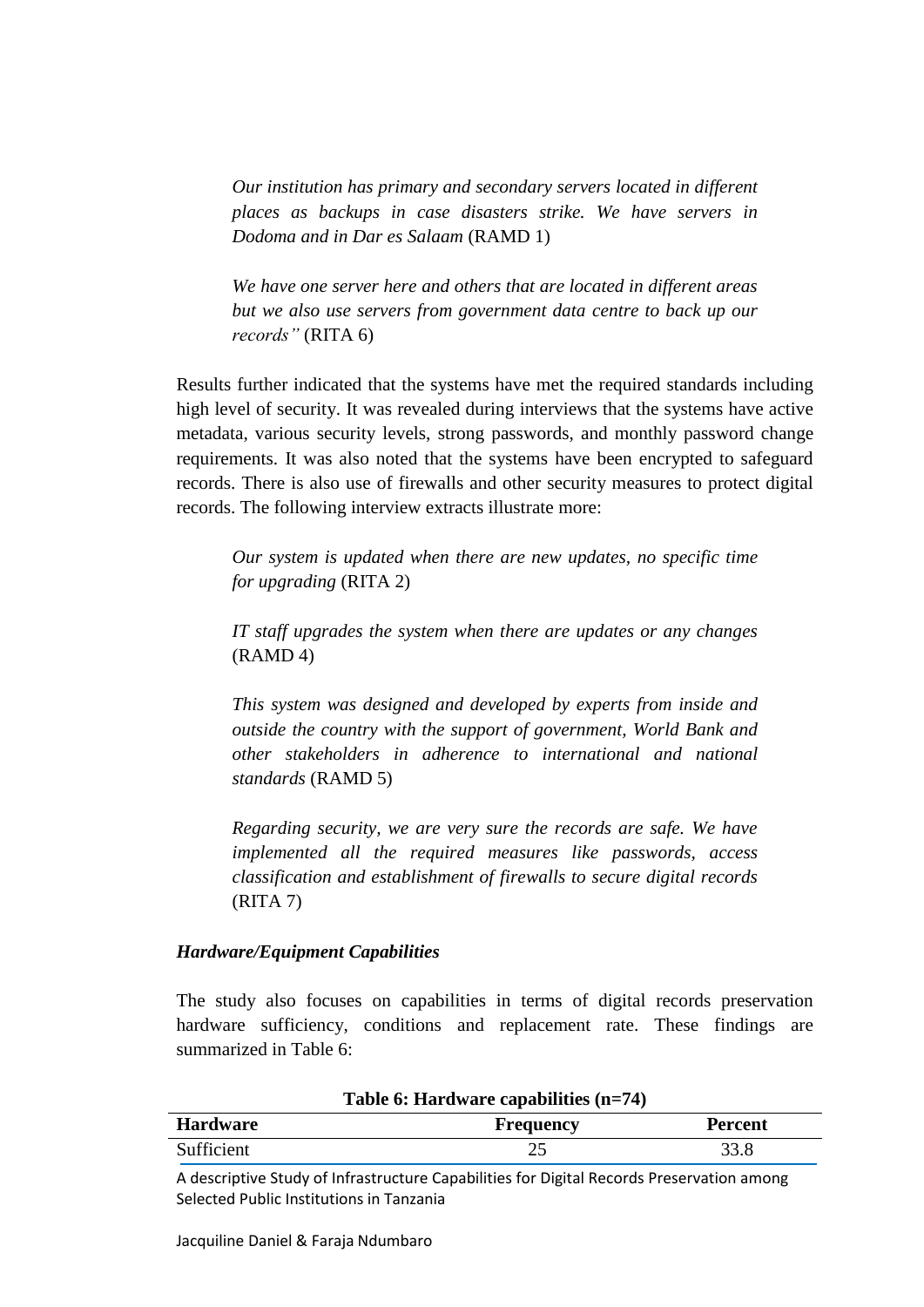| Not sufficient            | 44               | 59.5           |
|---------------------------|------------------|----------------|
| I do not know             | 5                | 6.8            |
| <b>Hardware condition</b> | <b>Frequency</b> | <b>Percent</b> |
| Very good                 | 14               | 18.9           |
| Good                      | 54               | 73.0           |
| Poor                      | $\overline{2}$   | 2.7            |
| I do not know             | $\overline{4}$   | 5.4            |
| Hardware replacement      | <b>Frequency</b> | <b>Percent</b> |
| Agree                     | 34               | 45.9           |
| Disagree                  | 24               | 32.4           |
| I do not know             | 16               | 21.6           |
| Hardware replacement time | <b>Frequency</b> | <b>Percent</b> |
| After 3 years             | 3                | 4.1            |
| After 5 years             | 8                | 10.8           |
| When they collapse        | 47               | 63.5           |
| I do not know             | 16               | 21.6           |

**Source: Field data, 2020**

Results show that the institutions do not have sufficient hardware/equipment for digital records preservation. Despite having insufficient hardware for preserving digital records, on the condition of the equipment, it is evident from the results that most of the hardware for supporting digital preservation are in good condition. The results obtained on hardware replacement indicate that relatively most of respondents (47%) had the view that the hardware are not replaced on regular basis. The institutions in most cases stay with the preservation hardware for more than three years. The results on hardware insufficiency obtained from questionnaire survey correspond with those from interview:

*The available equipment and hardware are not enough. For example, staff dealing with digital records preservation have to share the available computers to execute their duties. Apart from that, scanners are few* (RAMD 4).

# *Digital Repository*

Institutional digital repository ensures among other things effective preservation of institutional digital records. The results on availability of digital repository are illustrated in table 7:

**Table 7: Digital repository**

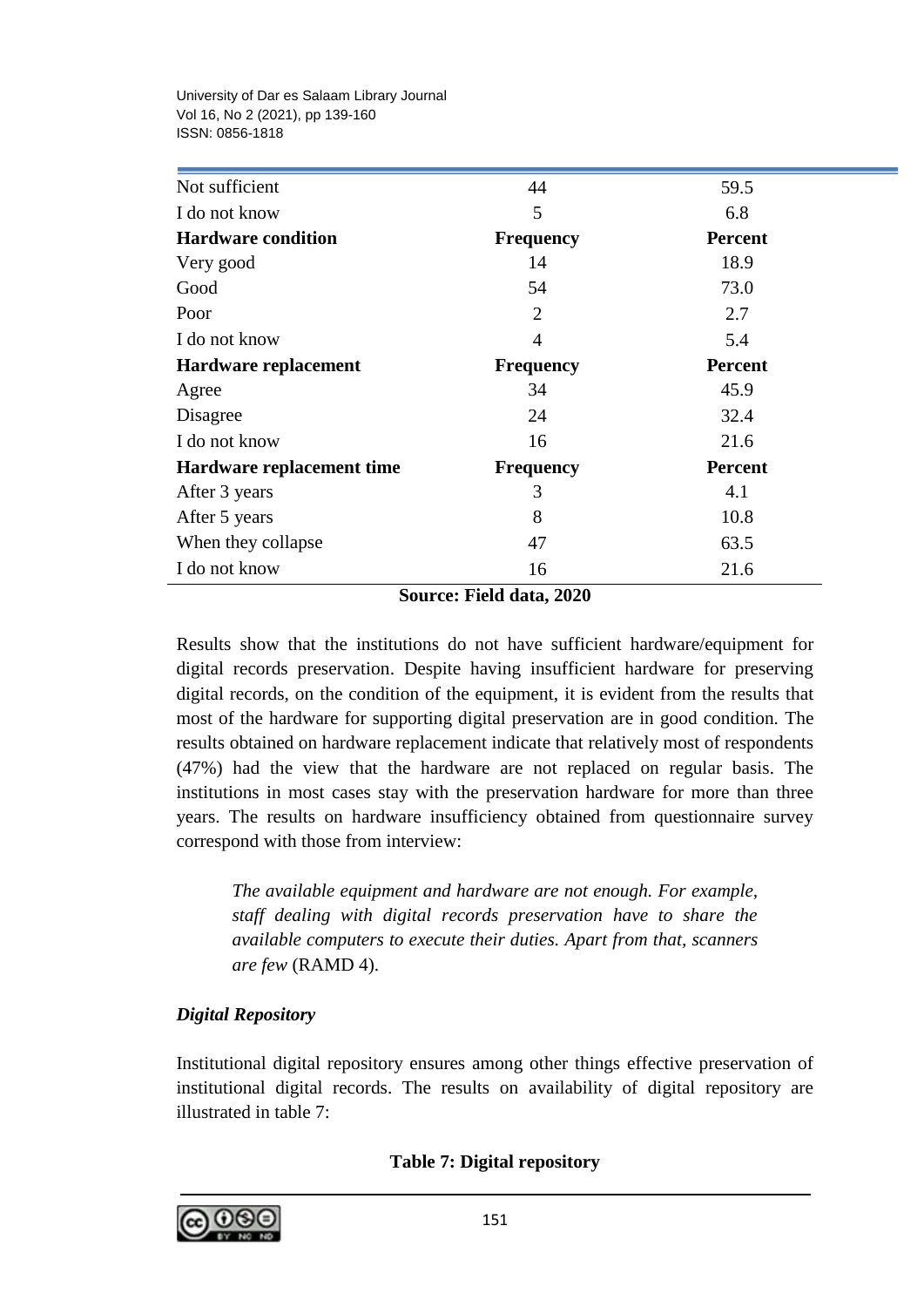| <b>Existence of Digital Repository</b> |                                                         |                |  |  |
|----------------------------------------|---------------------------------------------------------|----------------|--|--|
| <b>Response</b>                        | <b>Frequency</b>                                        | percentage     |  |  |
| Digital repository exists              | 55                                                      | 74             |  |  |
| Digital repository do not exist        | 5                                                       | 7              |  |  |
| I do not know                          | 14                                                      | 19             |  |  |
|                                        | <b>Digital Repository's Records Preservation Period</b> |                |  |  |
| <b>Repository capability</b>           | <b>Frequency</b>                                        | <b>Percent</b> |  |  |
| 1 to 5 years                           | 5                                                       | 9              |  |  |
| 5 to 10 years                          | 4                                                       | 7.2            |  |  |
| 10 to 15 years                         | 8                                                       | 14.5           |  |  |
| More than 15 years                     | 38                                                      | 69.09          |  |  |

**Source: Field data, 2020**

The findings, show that majority of 55 (74%) respondents said their institution had a digital repository. Respondents were generally confident that their repositories are capable of preserving institutional digital records for a period of more than 15 years. Similarly, through interviews, it was noted that RAMD and RITA have strong and up to date digital repositories located in different areas that are capable of receiving, accepting, sharing and transferring digital records from different units. They have very high security capable of protecting and ensuring long term survival of digital records. Additionally, RAMD and RITA also backup their digital records at the national digital repository known as data centre. For instance, one respondent was quoted saying:

*Our repository has active and strong metadata and enhanced security. It can preserve records for more than fifty years.* (RAMD 3)

# *Digital records Preservation Collaboration*

Respondents were asked whether their institutions collaborate with other institutions or not. The study also sought to ascertain potential areas for future collaboration in digital records preservations. Table 8 summarizes the findings.

| Table 8: Digital records preservation collaboration |                  |                |  |  |  |
|-----------------------------------------------------|------------------|----------------|--|--|--|
| Digital records preservation collaboration (n=74)   |                  |                |  |  |  |
| <b>Response</b>                                     | <b>Frequency</b> | percentage     |  |  |  |
| There is collaboration                              | 63               | 85             |  |  |  |
| There is no collaboration                           |                  | 15             |  |  |  |
| Areas of collaboration $(n=74)$                     |                  |                |  |  |  |
| Areas of collaboration                              | <b>Frequency</b> | <b>Percent</b> |  |  |  |
| Infrastructure                                      | 23               | 31             |  |  |  |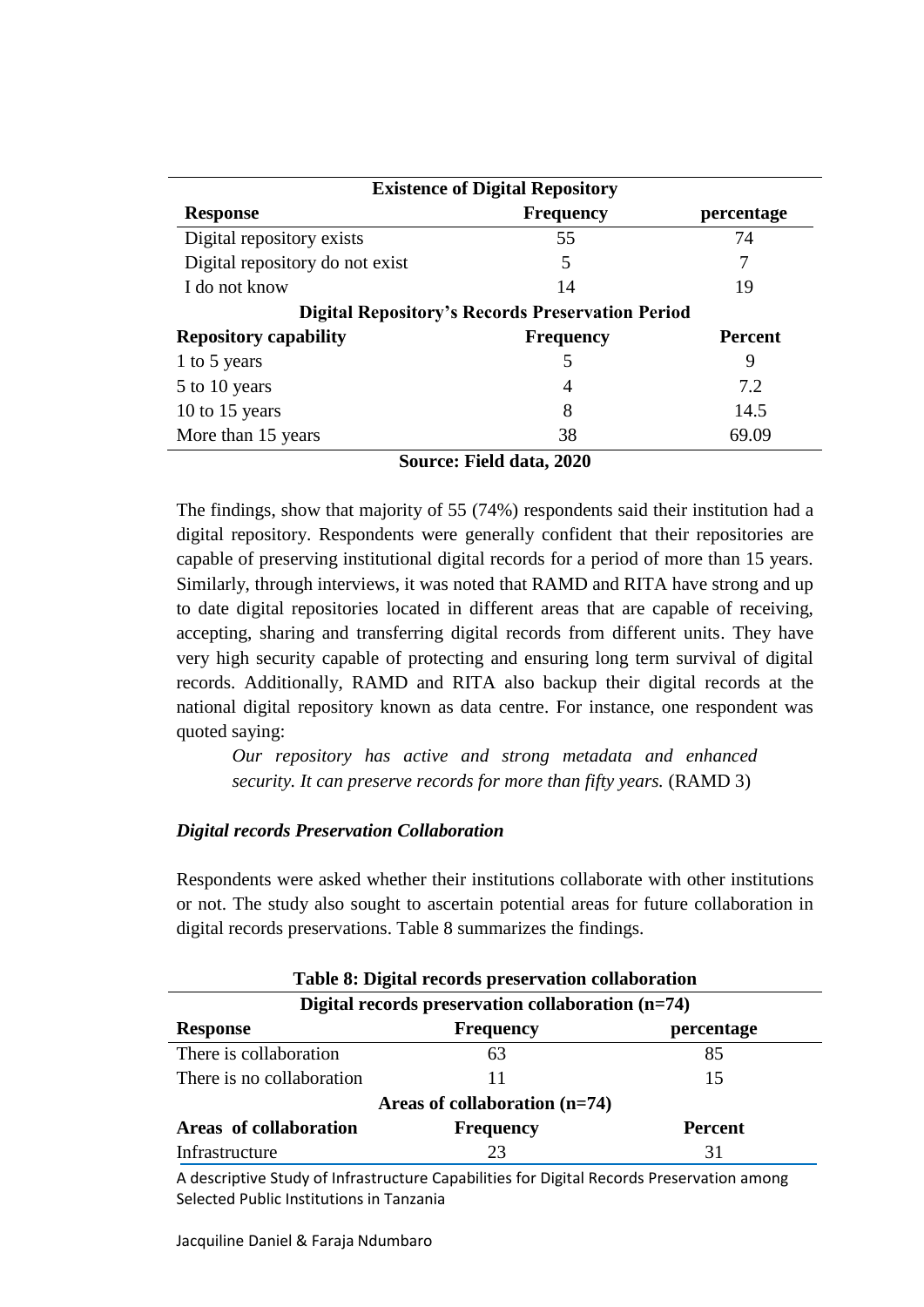| Human resources           |    |    |  |
|---------------------------|----|----|--|
| Information sharing       | 34 | 46 |  |
| No need for collaboration |    |    |  |

#### **Source: Field data, 2020**

The findings have revealed that both RAMD and RITA collaborate with other institutions. In fact, RAMD preserves records with long-term value created by public offices in addition to having the mandate to oversee records management practices in all public offices. The records that are created by RITA, including those to do with births and deaths, are also used by other institutions in performing their duties. Through interviews, it was noted that RAMD and RITA have benefited from collaboration in number of ways as heard from respondents who made the following comments:

*Collaboration has helped us to minimize costs in terms of infrastructure and hiring of technical experts.* (RITA 8)

*Yes, we collaborate with many institutions through sharing information, resources, and experience. These institutions include IDA, Data centre, migration office, national museum and national library.* (RAMD 2)

## *Digital Records Preservation Challenges*

A list of challenges was included from which respondents were asked to identify similar challenges that they encounter in their institutions. The results of the challenges contended by respective institutions are summarized in Table 9:

|                                                      | <b>RAMD</b>                 |                | <b>RITA</b>      |                |
|------------------------------------------------------|-----------------------------|----------------|------------------|----------------|
| <b>Challenges</b>                                    | <b>Frequency</b>            | <b>Percent</b> | <b>Frequency</b> | <b>Percent</b> |
| Insufficient funds                                   | 11                          | 73.3           | 23               | 38.9           |
| shortage of hardware                                 | 4                           | 26.6           | 20               | 33.8           |
| Insufficient<br>IT<br>support                        | $\mathcal{D}_{\mathcal{L}}$ | 13.3           | 5                | 8.4            |
| Inadequate                                           |                             |                |                  |                |
| management support<br>and<br>awareness<br>commitment | 3                           | 20             | 21               | 35.5           |
| Lack of expertise and<br>experience                  | 8                           | 53.3           | 10               | 16.9           |

#### **Table 9: Digital records preservation challenges at RAMD and RITA (n=74)**

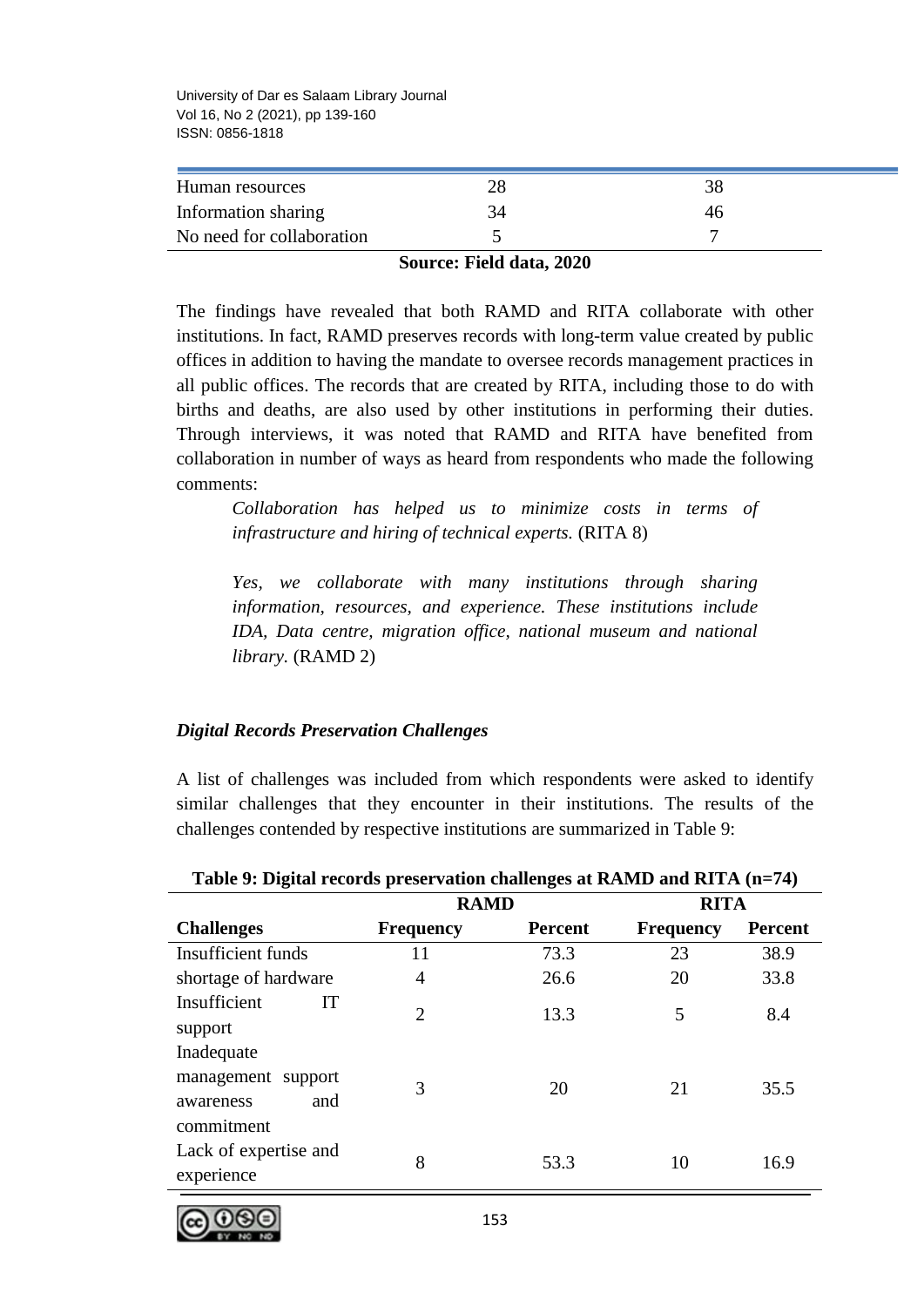#### **Source:** Field data, 2020

As Table 9 indicates, shortage of funds in the dominant challenge that hinders effective and continuous digital records preservation. During interviews, it was learned that RAMD faces shortage of facilities including computers, scanners, and other infrastructures due to limited budget or shortage of fund.

*To be honest, we do not have enough facilities for digital records preservation. We have so many records that need to be scanned but we have few scanners and this prolongs the digitization process. We also share computers because they are not enough for all staff members.* (RAMD 5)

*We can't afford to buy enough facilities because we are given little budget by the government that does not meet our needs.* (RAMD 2)

## **Discussion**

Digital records preservation is expensive and most institutions have insufficient fund to invest in digital records preservation. The results indicated that both RAMD and RITA have insufficient budgets for digital records preservation. The institutions depend on general budgets from the government in which digital records preservation issues are not given higher priority. Consequently, the funds allocated are not enough to meet all preservation requirements. This can also be attributed to institution's lack of alternative sources of funds which forces them to rely on an insufficient government budget. The findings are similar to Oehlerts and Liu (2013), who noted that digital records preservation is challenged by limited financial resources. Similarly, Yadav (2016) revealed that most institutions in Africa have insufficient funds to invest in digital records preservation infrastructures.

Results on digital records preservation strategies indicate that RAMD and RITA have not established preservation programmes for their digital records. Additionally, the institutions prefer partnership preservation approach. This is partly due to the fact that the nature and functions of RAMD and RITA foster partnership in many ways including information, infrastructure, and human resources sharing. As noted by Mannheimer and Cote (2016), having a digital records preservation programme enables even small institutions to meet digital records preservation needs and requirements. It is clear that without these programmes, it is difficult to see RAMD and RITA meeting preservation needs.

Trusted digital repository system and civil registration system were noted to be used at RAMD and RITA. It was also noted during interviews that the said

A descriptive Study of Infrastructure Capabilities for Digital Records Preservation among Selected Public Institutions in Tanzania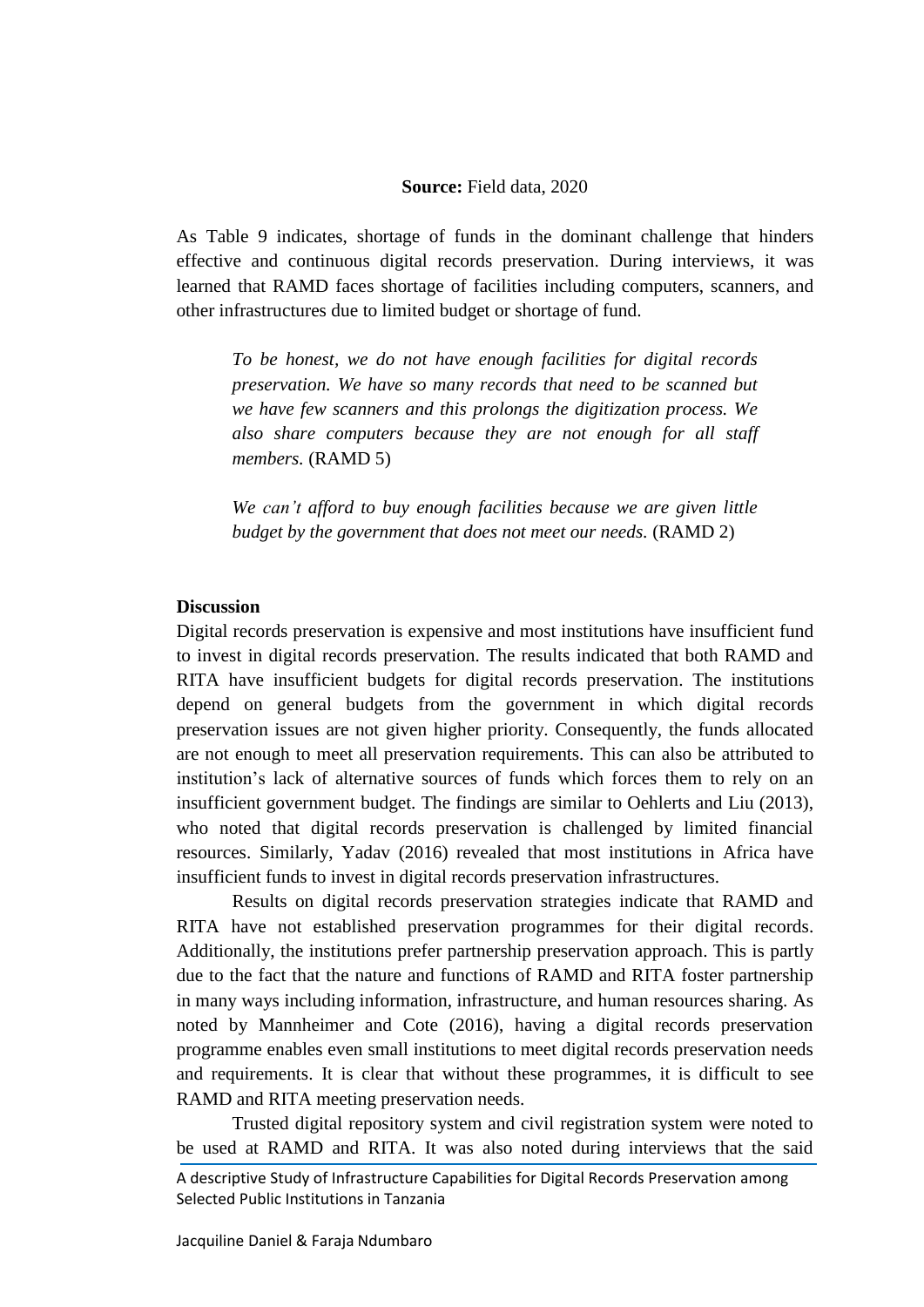systems are capable of creating, receiving, keeping, and organizing records while also ensuring long term survival of records. The two systems are also capable of ingesting, sharing, and acquiring records from other institutions. Other systems that were mentioned, include, content management system and star topology network, Notably, these two systems are not used for digital records preservation. It was further noted that the systems used by RAMD and RITA (Trusted digital repository system and civil registration systems) are capable of ensuring effective preservation of digital records. The systems have active servers with backups, and they have met required standards including security standards through active metadata, strong passwords and other security levels. These findings are in line with Manson (2017) who pointed out that a capable institution must have secured servers and software that will ensure long term digital records preservation. Likewise, Groenwald and Breytenbach (2011) noted that digital records must be stored using active servers with backups and metadata.

Katuu (2019) recommended that digital preservation systems must comply with records management standards and practices especially International standards. These standards include ISO 20652, ISO 14721, and ISO 18492 and technical standards such as Preservation Metadata Implementation Strategies (PREMIS) and Metadata Encoding and Transmission Standard (METS). Institutions require a robust technology with maximum security to ensure that digital records are not attacked by hackers and viruses (Mapilanga 2013). It was further noted that RAMD and RITA appear to have taken enough precautions to protect their systems from hackers and viruses.

On hardware capabilities it was noted that both institutions are faced with inadequate hardware for digital records preservation. Consequently, staff are forced to share the available computers, scanners and other hardware in executing their preservation duties. The preservation stool model indicates that institutions must have robust hardware infrastructure for providing digital preservation services. Similarly, Groenwald and Breytenbach, (2011) noted that institutions must have enough hardware that are up to date and capable of supporting digital records preservation services. As such, it can be said that RAMD and RITA lack this capability because of the reported shortage of these hardware infrastructure which are also not updated and replaced on time. This may be associated with budget inadequacies and insufficient management support and commitment. In all, this state places digital records in danger of getting lost.

It was revealed that RAMD and RITA have well secured digital repositories with remote backup servers located in different places. The repositories are capable of protecting and preserving digital records for a long period of time of more than fifteen years. These findings echo those by Gladney (2009) who noted that digital records preservation capability is influenced by the presence of a trustworthy digital record repository. Such a repository is supposed to be capable of ensuring that digital

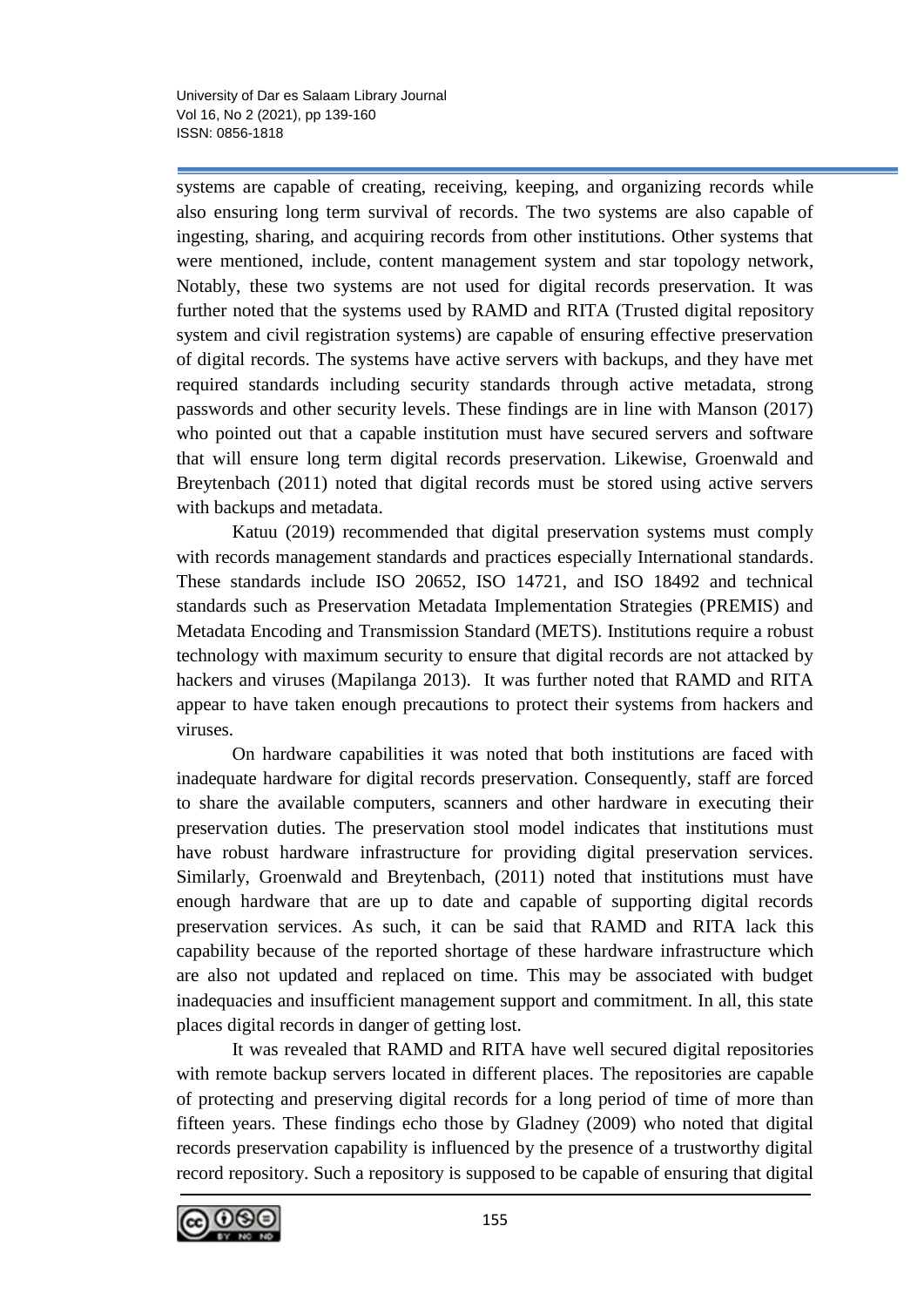records are secured, usable, understandable, accessible, and interpretable to users for as long as they are needed. Dollar & Ashley (2015) articulated that digital repository with audit and certification capabilities is an indicator of advanced digital preservation capabilities. Similarly, Mannheimer and Cote (2016) argue that infrastructure capability is reflected by the presence of a digital repository that is able to receive, accept, share, and transfer digital records from different processes. Such repositories should also be able to appraise and transfer records with archival value to digital archival repositories.

The findings further revealed that both RAMD and RITA prefer and use collaborative strategy for preserving their digital records. Collaboration has also been used by RAMD and RITA as a digital records backup strategy which is useful in case of disaster. Through collaboration, the institutions are able to share experience, knowledge, and infrastructures while handling their preservation challenges through teamwork. Altman, *et al.,* (2009) noted that collaboration is essential and beneficial as it enhances easiness and continuity of operations, triggers joint use of infrastructure and helps to minimise running costs. Dollar and Ashley (2015) indicates that collaboration provides chances to the participating stakeholders to learn from each other and use the lessons learnt to improve their digital preservation services. Therefore, the nature of records and functions of these institutions necessitate collaboration. Collaboration is a base for institutions to improve preservation capabilities. The same was noted by Mannheimer and Cote (2016) who posited that with collaboration, institutions can share services, knowledge, and expertise which help to solve problems of digital records preservation and enhance best practices. Information sharing is one of the ways these two institutions collaborate with others. For example, RITA and NIDA share birth and death records. Another area of collaboration recorded by this study is infrastructure. Both RAMD and RITA share infrastructure with other institutions including the Data Centre with which they share storage facilities including servers and digital repository.

The institutions contended with number of digital records infrastructure preservation challenges. These include shortage of fund and preservation hardware like computers and scanners. Since some records at RAMD and RITA are still in the digitization process hence the longer it takes to digitize records due to shortage of infrastructure the longer it will take to implement full digital records preservation. On the whole, this obviously slows efforts to effectively preserve digital records. On this, Yadav (2016), Perry (2014) and Gladney (2009) noted that many institutions do not have enough funds to invest in effective digital records preservation hence the inadequacy of preservation infrastructures. Poor managerial support was also noted as a challenge towards effective digital preservation and this might affect the establishment and implementation of digital records preservation programmes and

A descriptive Study of Infrastructure Capabilities for Digital Records Preservation among Selected Public Institutions in Tanzania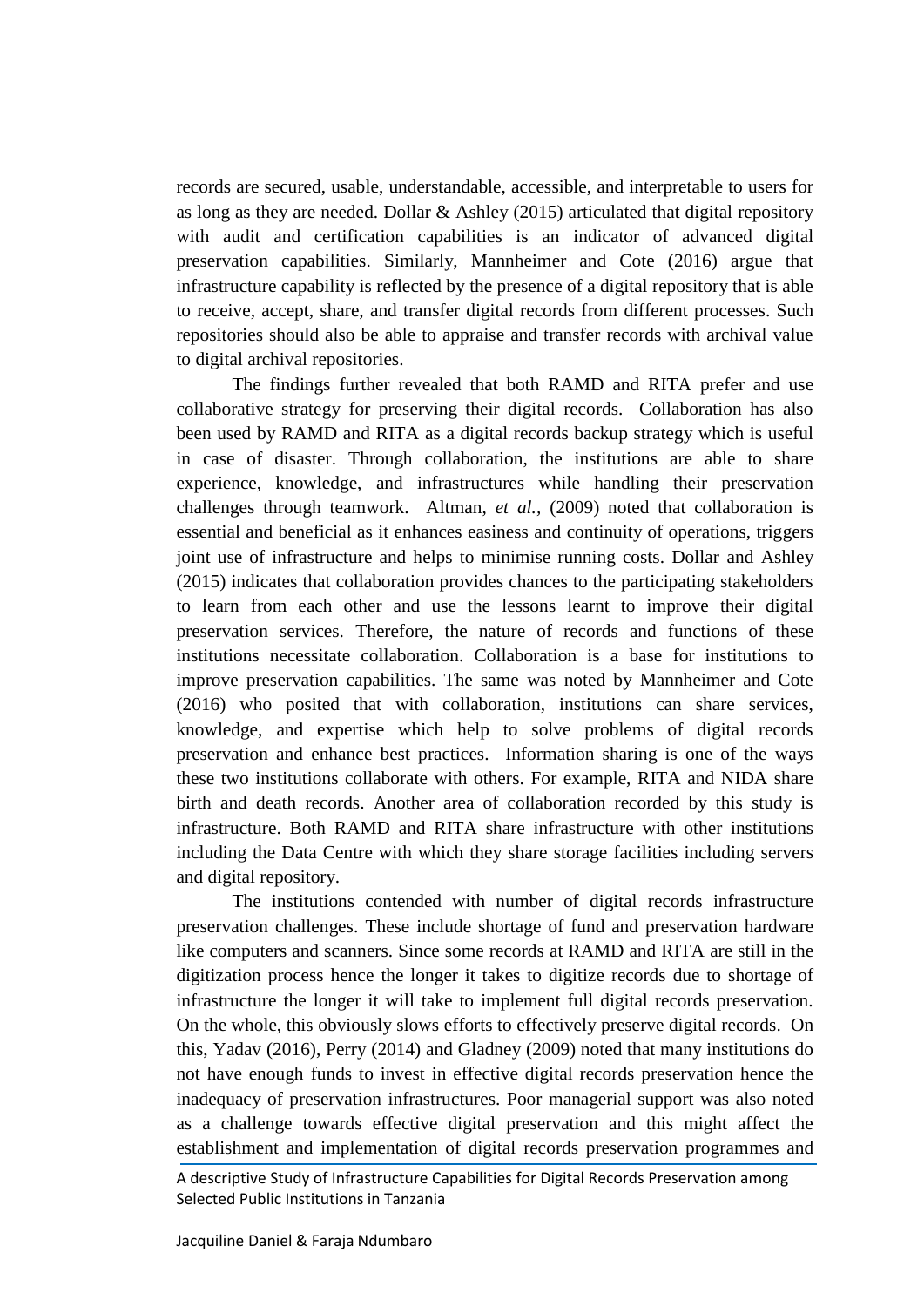strategies. Gbaje and Mohammed (2013) reported that lack institutional and managerial support is one of the challenges affecting digital records preservation initiatives. Likewise, Mutula (2014) noted the same challenge where the government is inadequately supporting digital preservation activities.

Various strategies were suggested by interviewees. These included the provision of digital records preservation training to all staff dealing with digital records, and records management training to ICT staff. This would help to decrease RAMD and RITA's reliance on ICT staff because of their computer skills while undermining skills and expertise from other staff members especially records management staff and archivists. Respondents also suggested that creativity in seeking funds through other means including outreach programmes and finding donors inside and outside the country was the other ways to go. The findings have also shown that institutional and national legal frameworks for digital records management and preservation are needed to ensure effective digital records preservation.

# **Conclusions**

Having essential infrastructure capabilities for preserving institutional digital records is one of the requisite factors for effective digital record preservation. This study brings to a close that RAMD and RITA have relatively advanced infrastructures for digital records preservation in terms of robust software and the digital repository. On hardware capabilities, the study concludes that the available hardware are robust but not enough to meet the preservation needs as well as preservation staff because staff tends to share the computers and scanners.

# **Recommendations**

The study recommends that the institutions should make efforts to ensure that all required infrastructures are up-to-date. This applies to computers, scanners and systems related tools. The institutions must have adequate budgets special for meeting all digital records preservation requirements and establish digital records preservation programme.

With regards to collaboration with other stakeholders in preserving digital records, the study recommends that the institutions should pay attention to and improve their collaboration levels. Each institution should strategically think of essential areas that need collaboration and choose the best partners to collaborate with in consideration of their goals, interests, and benefits. The study also recommends that the institutions should have digital records preservation strategies aiming to improve their preservation capabilities. Digital records preservation should be part of their management processes to enable them to conduct needs assessments,

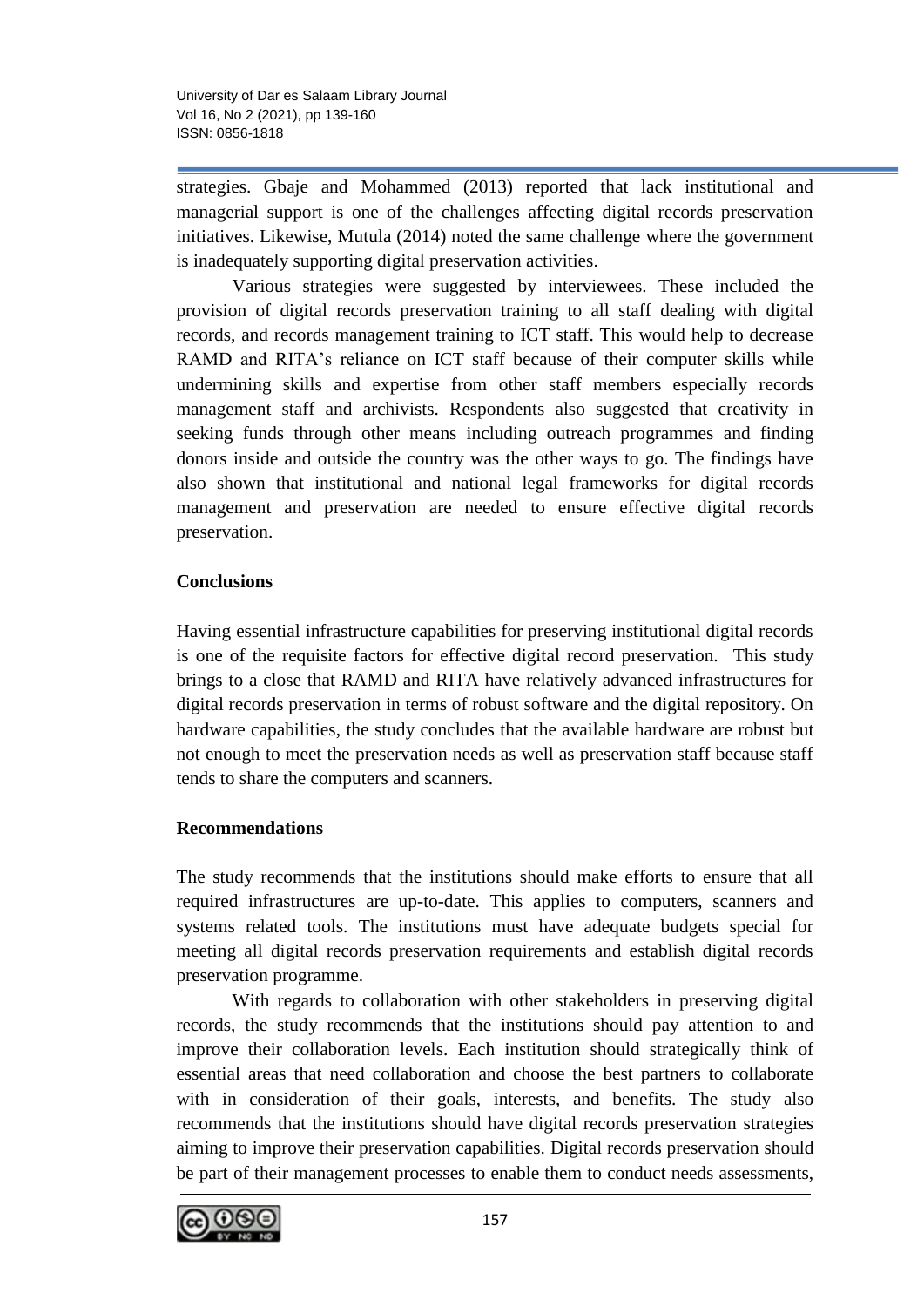establish policies, allocate enough budgets, supervise the implementation of programmes, and have a control mechanism. Both prospective and retrospective approaches should be adopted as part of digital records preservation strategies for the institutions to be able to anticipate problems, and mitigate and deal with them by reversing and restoring.

To reach the optimum digital records preservation capabilities, the institutions must, establish institutional frameworks and various guidelines that will guide their preservation activities especially, digital records preservation policy, digital deposit policy, digital records retention and disposal schedule, and others. The national frameworks for records management, especially policies and acts should be reviewed and updated to respond to technological advancements and needs for digital records preservation.

## **Study implications**

Understanding institutional capabilities in terms of available infrastructure is essential for any institution. Knowledge of institution's preservation infrastructure capabilities forms the basis for taking evidence-informed preservation measures. It is within this context, a need for the public organizations, institutions and agencies to conduct self-assessments on infrastructure capabilities is of paramount importance. This is essential in identifying the gap and establishing or adopting the preservation strategies to bridge the gaps. On professional aspect this study insists on investing in digital records preservation infrastructures and equipping records staff with adequate ICT skills and knowledge on how to effectively utilize the available infrastructure in preserving digital records and make fully use of collaboration potentials.

## **References**

- Adu, K.K, &Ngulube, P. (2017). Key threats and challenges to the preservation of digital records of public institutions in Ghana. *Journal of Information and Communication Society*, 20(8),1127-1145.
- Anyaoku, E.N, 7 Echedom, U.N. (2018). Digital preservation practices in university libraries: An investigation of institutional repositories in Africa. *Digital Library Perspectives,* 35(1),41-64.
- Cornell University Library. (2003). Digital preservation management workshop. Retrieved from [www.pworkshop.org.dpm-eng/eng\\_index.html](http://www.pworkshop.org.dpm-eng/eng_index.html)
- Decman, M, & Vintar, M. (2013). A possible solution for digital preservation in egovernment: a centralized repository within a cloud computing framework. *ASLIB Proceeding* 65(4),406-424.

A descriptive Study of Infrastructure Capabilities for Digital Records Preservation among Selected Public Institutions in Tanzania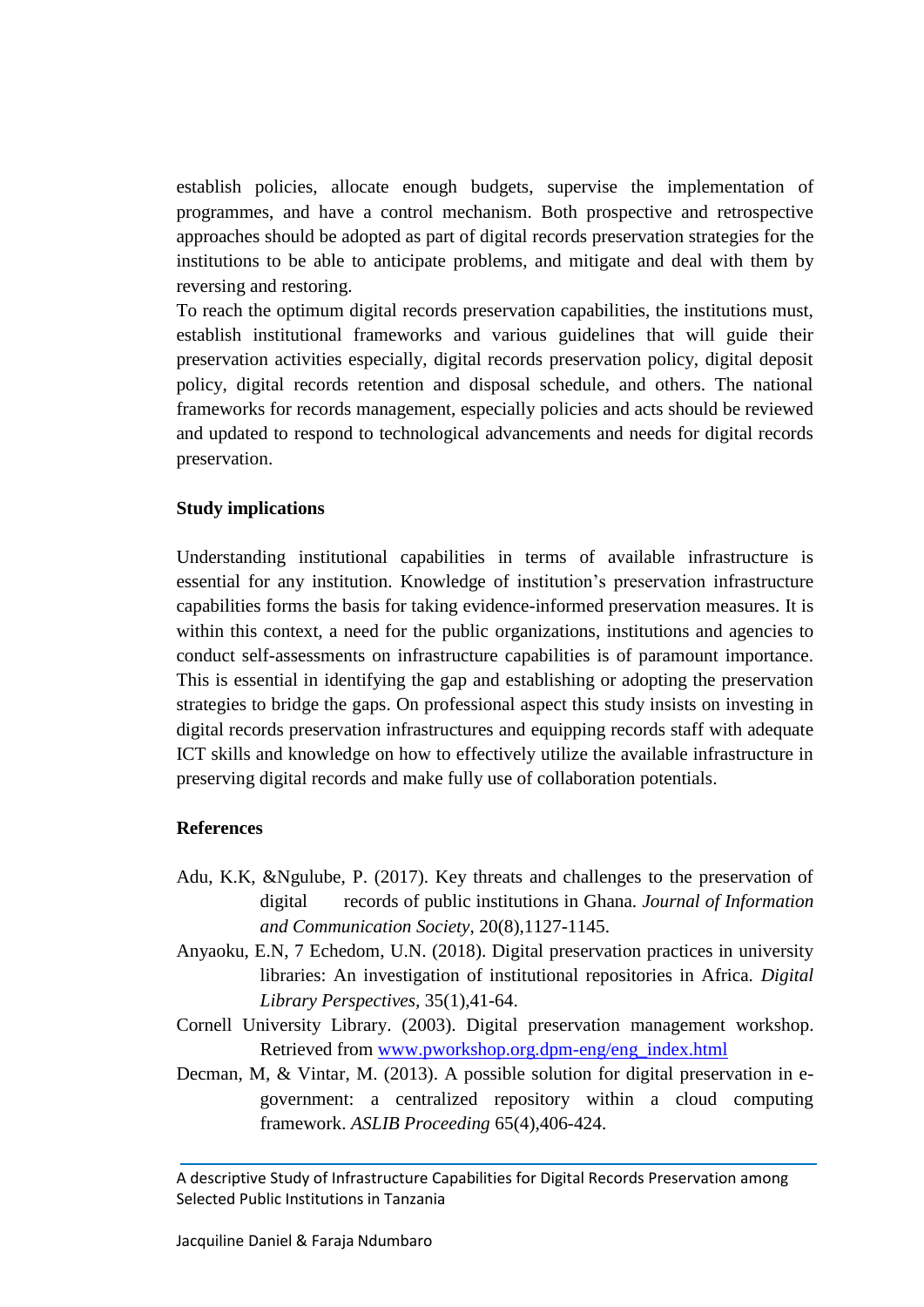- Digital Preservation Coalition. (2015). *Digital Preservation Handbook*, 2nd Edition. Retrieved from http://handbook.dpconline.org/
- Dollar, C, & Ashley, L. (2015). Digital preservation capability maturity model. Retrieved from [https://www.statearchivists.org/resource-center/resource](https://www.statearchivists.org/resource-center/resource-library/digital-preservation-capability-maturity-model-dpcmm/)[library/digital-preservation-capability-maturity-model-dpcmm/](https://www.statearchivists.org/resource-center/resource-library/digital-preservation-capability-maturity-model-dpcmm/)
- Dressler, V.A. (2016). The state of affairs with digital preservation at ARL member libraries: A survey and analysis of policy. *Digital Library Perspective* 33(2), 137-155.
- Gbaje, E.S. (2011). Digital preservation strategies: A case study of Nigerian national information centers. *IFLA Journal,* 37(3),218-227.
- Gladney, H.M. (2009). Long-term preservation of digital Records: Trustworthy digital objects. *American Archivists*, 72(2), 401-432.
- [Groenewald, R,](https://www.emerald.com/insight/search?q=Ria%20Groenewald) [Breytenbach, A.](https://www.emerald.com/insight/search?q=Amelia%20Breytenbach) (2011). The use of metadata and preservation methods for continuous access to digital data. *[The Electronic](https://www.emerald.com/insight/publication/issn/0264-0473)  [Library](https://www.emerald.com/insight/publication/issn/0264-0473)*, 29(2), 236-248.
- Houghton B. (2016). Preservation challenges in the digital age. *Dlib Magazine* 22(7/8)
- International Records Management Trust. (IRMT). (2011). Managing records as reliable evidence for ICT/ e-government and freedom of information; Tanzania Country Report.
- Kamatula, G. & Kemoni, H. (2018). A framework for e-records in support of egovernment implementation in the Tanzanian public service. *ESARBICA Journal*, 37(2018),68-88.
- Katuu S. (2019). Diverse Applications and Transferability of Maturity Models. IGI Global
- [Kemoni, H.](https://www.emerald.com/insight/search?q=Henry%20N.%20Kemoni) (2009). Management of electronic records: Review of empirical studies from the Eastern, Southern Africa Regional Branch of the International Council on Archives (ESARBICA) region. *[Records Management](https://www.emerald.com/insight/publication/issn/0956-5698)  [Journal](https://www.emerald.com/insight/publication/issn/0956-5698)*, 19(3),190-203.
- Komba, S.C, Nawe, J & Manda, P.A. (2017). Preservation and accessibility of audiovisual records in Tanzania's television broadcasting companies. *University of Dar es Salaam Library Journal,* 12(2),22-36.
- Lor, P. (2005). Preserving African digital resources: Is there a role for repository libraries. *Library Management*, 26(12),63–72.
- Mannheimar, S, & Cote, C. (2016). Cultivate, access, advocate, implement and sustain a five point plan for successful digital preservation collaborations. *Digital Library Perspectives*, 33(2),100-116.
- Manson, J.D. (2017). Getting started with digital collections: scaling to fit your institution; American library association. *Journal of Electronic Resources Librarianship,* 29(3),183-198.